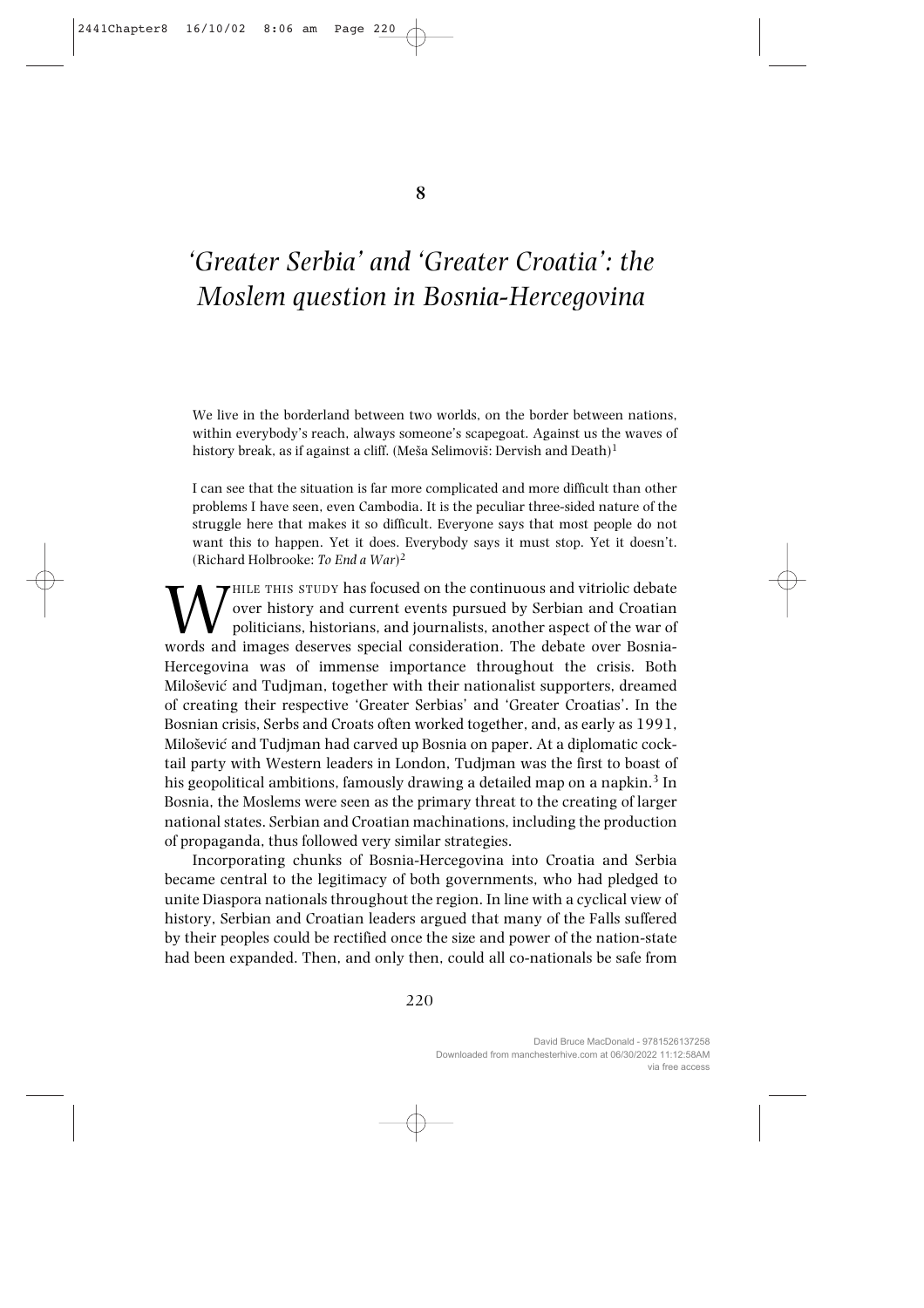the threat of genocide. Such political ends were buttressed by distinctly military objectives. For Croatia, the addition of Bosnian and Hercegovinian lands would have substantially reduced its eastern border with Serbia, creating an important buffer zone between Dalmatia and Serbia proper. The Serbs likewise saw the merits of incorporating this geo-strategic region into their smaller rump-Yugoslavia, giving them a much larger common border with Croatia. Each regime thus had political and military objectives in mind, which made the annexation of Bosnian territory paramount.

However, both nations had had historic claims to Bosnia-Hercegovina – Milošević and Tudjman were hardly original. In 1908, Jovan Cvijić produced 'The Annexation of Bosnia-Herzegovina and the Serb Issue', claiming this territory as the 'central region and core' of an imagined expanded Serbian state. Similarly, Stjepan Radic´, a short time after, published his own study: 'The Live Croatian Rights to Bosnia-Herzegovina', arguing that Bosnia had only flourished when Austria-Hungary had been in control. Thus, logically, Croatia could and should claim the region for itself, as the only agent capable of insuring 'peace, legal order and progress'. The fact that Bosnia-Hercegovina was surrounded on three sides by Croatia, and thus formed  $(echoing Cviji)$  'the core of the old Croatian state', only sweetened the argument.<sup>4</sup> However, while some contemporary claims reflected the older musings of Cvijic´ and Radic´, much of the discourse would be entirely new.

# **Primordial and constructed nations: the case of the Bosnian Moslems**

Myths of victimisation and persecution were of central importance in legitimating the war in Bosnia-Hercegovina, a war that today evokes images of mass rape, torture, indiscriminate killing, and 'collection centres' – purportedly the first functional concentration camps in Europe since the Second World War. In delineating the use of such propaganda, it will be useful to focus on several specific themes:

- 1 Firstly, the idea of Moslems as either ethnic Croats or Serbs; and Moslem nationalism as invented or constructed;
- 2 Secondly, the notion that Bosnia-Hercegovina had historically been either Serbian or Croatian;
- 3 Thirdly, that claims to Moslem national identity and autonomy concealed an Islamic conspiracy to take over Europe.

While the third theme will be discussed later, it is useful to understand the first one clearly. To summarise this argument: while the Moslems of Bosnia had been forced to convert to Islam, certain linguistic and cultural attributes still marked them as either Serb or Croat. Bosnian Moslems were seen to be members of one religious community, while at the same time belonging to an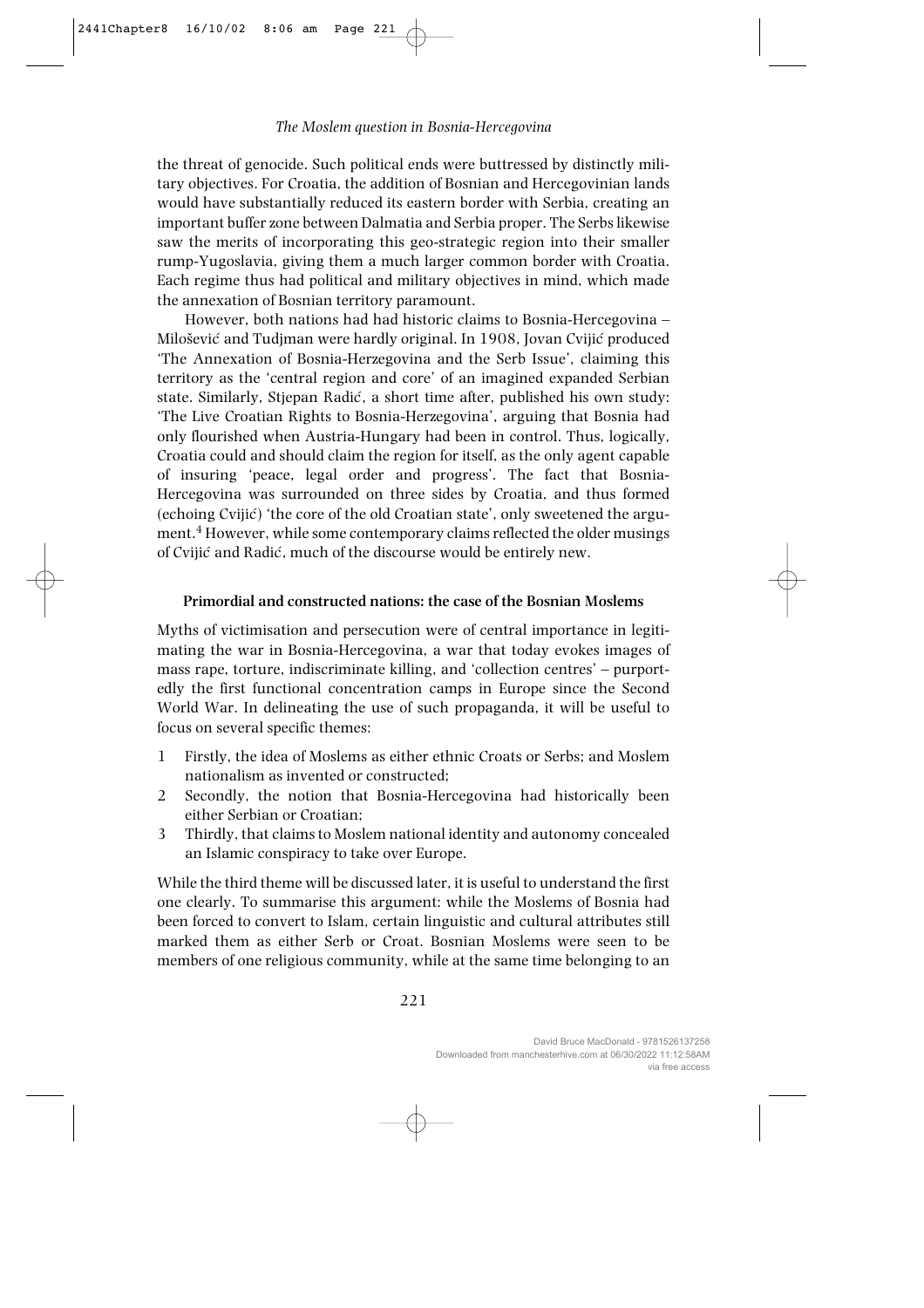altogether different ethnic group. Because of these highly contested ethnic and historical 'facts', Serbian and Croatian leaders both argued that Moslems were Fallen members of their own nation, who had been forced to abandon their true identity after Ottoman invasion. Military leaders argued that they were simply 'liberating' parts of their ethnic homeland that had long been submerged under foreign rule, while 'freeing' Moslems from their artificial attachments.

Such arguments were possible only because Moslem identity was not taken seriously by either side. While both Serbs and Croats shared a view of their nations as having precise racial and national origins, complete with national myths and legends, Bosnian Moslem nationalism de-emphasised ethnicity, preferring to focus on shared cultural practices, social traditions, common experiences, and religious faith. Such forms of collective identity were condemned as weaker and therefore illegitimate when compared with more 'concrete' nationalist assertions. While Serbs and Croats saw themselves as primordial nations, the Moslem nation was denounced as constructed, an artificial creation fabricated by the Moslems and Josip Broz Tito.

One major debate over the status of the Moslems, carried out in the summer of 1990 in the Sarajevo daily *Oslobodenje*, concluded that while the Serbs and Croats were 'natural' nations, based on 'unambiguous and common ethnic origin', Moslem identity was based on 'psychological identification', subject to self-observation. They were therefore seen as an 'invented nation' – not to be considered relevant in the more important dispute between 'natural' Serbs and Croats.<sup>5</sup> Thus the Croatian writer Vladimir Mrkoci could argue a year after the Dayton Accords that the division of Bosnia was perfectly understandable, 'a process that appeared with the absence of external force, a natural, although belated process, of national enlightenment and unification, because Bosnia-Hercegovina is one of the last national knots of Europe that will sooner or later have to be untied to the end'. Multicultural Bosnia, at least for this author, was nothing more than a 'meaningless phrase'.<sup>6</sup> For Serbian and Croatian policy-makers, invented nations had no real histories, and could not claim to have ever been chosen, divine, or even to have suffered a Fall. Fortunately, outside powers did not see the importance of such distinctions.<sup>7</sup>

The 'naturalness' of Serbian and Croatian claims to territory was privileged over the artificial and constructed nature of Moslem identity. Gone was the narcissism of minor differences, and the myths of 'counteridentification', as Serbs and Croats worked towards a common goal. Since the Moslems were not an ethnic nation, they logically belonged to another ethnic group. Serbs would thus claim the Moslems as their own, and Croats would do the same. The idealised presentation of a multicultural, tolerant Bosnia-Hercegovina, long favoured in Titoist Yugoslavia, was summarily rejected. While Serbs constituted some 31.1 per cent of the population and the Croats some 17.3 per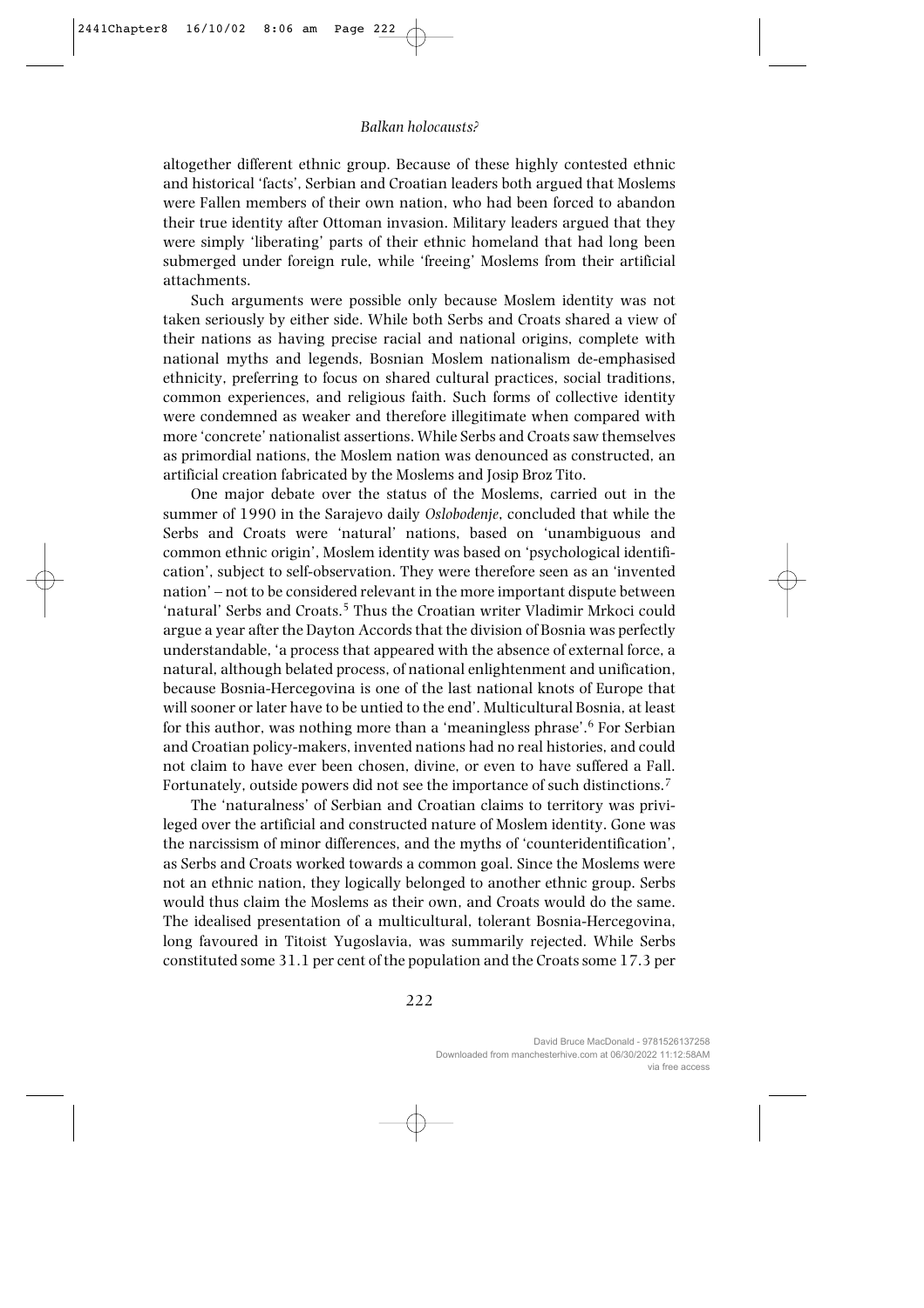cent, the Moslems (43.7 per cent) could now be operationalised as a group of ethnic 'undecideds'. Their population would provide an ethnic 'swing vote' – badly needed by both sides in their attempts to expand national boundaries.<sup>8</sup> The key problem of course, was that Serbs, Croats and Moslems were found throughout the republic – there were few homogeneous enclaves. According to the 1991 census, Serbs could be found in 94.5 per cent of the republic's territory, Moslems in 94 per cent, and Croats in 70 per cent. Clearly, any carve-up would be messy and dangerous.<sup>9</sup>

Serbian and Croatian reactions to the Bosnian Moslems presented clear examples of how a cyclical view of time was represented. Moslems had abandoned their 'true' identity; they represented the historic Fall of both the Serb and Croat nations. Now, with the disintegration of Yugoslavia, both groups had a golden opportunity to right the wrongs of history, to join former national lands and people to an enlarged national state. Kečmanović's themes of 'watershed' and 'turning-point' are useful here.10 Both of these types of myth suggest a change in the historical destiny of the nation, when the nation is at last able to correct the injustices of the past. In this case, the historic injustice was the conversion of Serbs, or Croats, to Islam, and the loss of these people and their lands.

### **Denouncing constructed nationalism and Islam**

While their nationalism was publicly denounced, Bosnian Moslems did consider themselves to be a defined national group. While they were willing to share power with Serbs and Croats within the country, they had no intention of being incorporated into an expanded Serbian or Croatian state. When Alija Izetbegovic´ formed his Party of Democratic Action (SDA) in May 1990, it became clear to Serbian and Croatian leaders that the Moslems would not be so easily assimilated, or relinquish their desire to preserve a multinational, multiconfessional republic. While appealing to Moslems with its green banners and crescents, the official policy of the SDA was the preservation of a tolerant and unitary Bosnia, with national and religious rights for all.<sup>11</sup> Most of the SDA's actions, as well as the uncontroversial Bosnian flag (with its Kotromanic´ fleur-de-lis from the medieval period) seemed to support this claim.12

Nevertheless, the presence of a Moslem ruling party, even one committed to multiculturalism, was anathema to Serbian and Croatian interests, who in turn, formed their own nationalist parties. The Serbian Democratic Party (SDS) was founded two months after the SDA. Radovan Karadzić, long a favourite of Dobrica Cosic<sup>\*</sup>, was seen as the best man to represent the Serbian cause. Similarly, a Bosnian branch of the Croatian HDZ was formed under Stjepan Kljuić. This party would initially support the Bosnian government,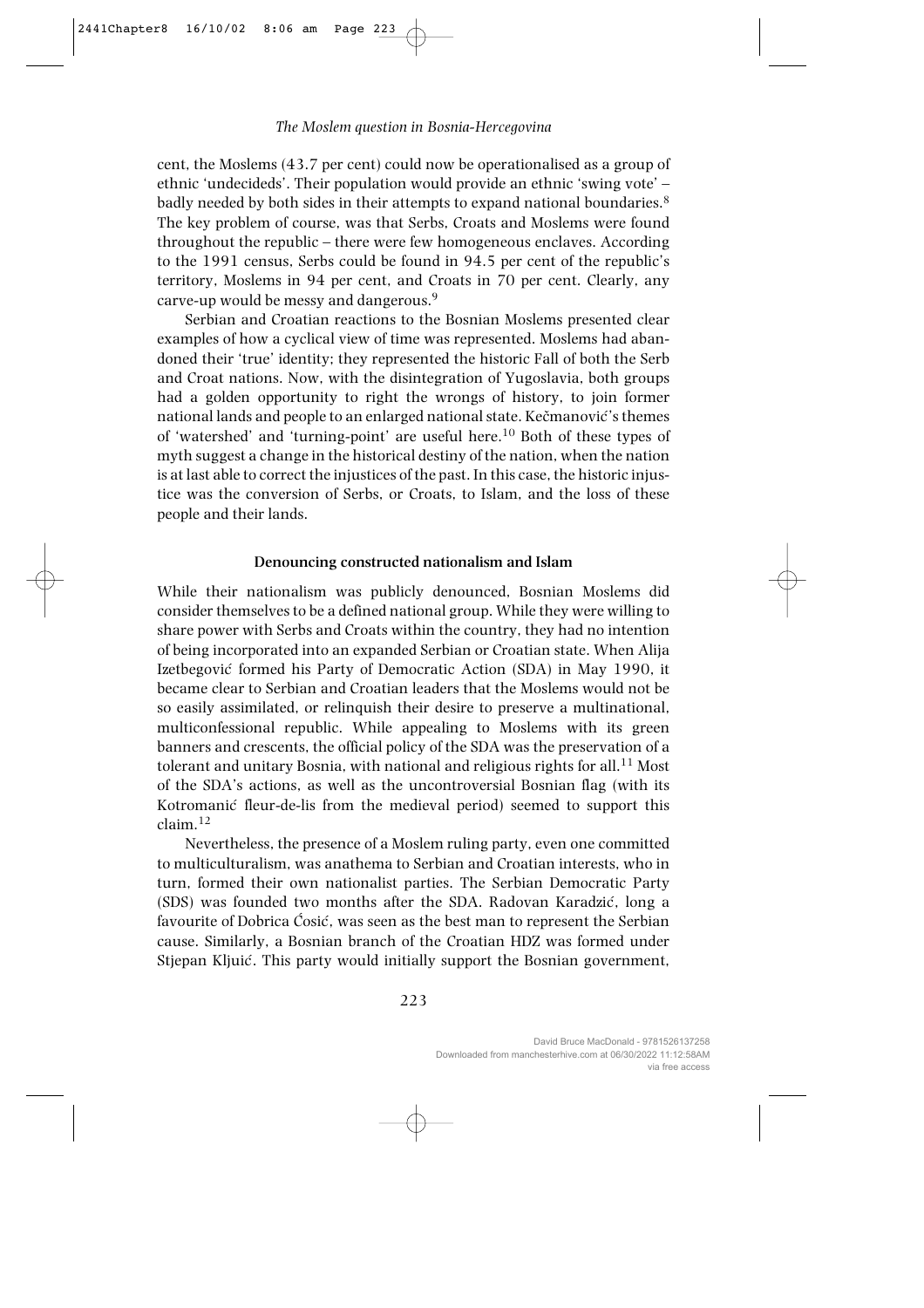but then later seek to undermine it.<sup>13</sup> Events in 1991 were to prove crucial to later developments. By April, Serbs had established a regional Bosanska Krajina parliament at Banja Luka. By July, the SDS had announced their boycott of the Bosnian Parliament, amid denunciations of Izetbegovic´'s rule. They reacted particularly harshly to Izetbegovic´'s call for a referendum on the future status of Bosnia-Hercegovina. Soon after the Bosnian referendum in August, four autonomous Serbian units had sprung up in the republic. Walking out of the Bosnian Parliament in October, the Bosnian Serbs held their own referendum in November, which resulted in near-unanimous support for separation from Bosnia-Hercegovina and union with the  $SFRY$ <sup>14</sup>

At the same time, the Croatian side were also working towards their autonomy. Only one day after the results of the Bosnian Serb referendum, the Croats established a *Posavina* community of eight units, forming an autonomous area in northern Bosnia. This was followed scarcely a week later by the formation of Herceg-Bosna (with 18 units) in western Hercegovina. In retaliation, the SDS in December announced the creation of the Serbian Republic of Bosnia-Hercegovina. In the same month, the Croats founded the Republic of Herceg-Bosna.15 It was clear that both Serbs and Croats were preparing for the eventual dismemberment of the Bosnian republic. Nationalist myths were operationalised within this context of ethnic polarisation – myths that spoke of ancient national territory and peoples legitimated the creation of ethnic enclaves. Myths were also necessary to justify the presence of the JNA and a wide range of paramilitary groups, such as the Tigers and White Eagles (Serbian), and Autumn Rain and the Croatian Defence Forces-HOS (Croatian). The violent seizing of territory necessitated a barrage of propaganda, to prove that the Bosnian Moslems had somehow brought the horrors of ethnic cleansing on themselves.

# **The Moslems as 'fallen' Serbs: ethnic and territorial dimensions**

Of extreme importance in the war in Bosnia-Hercegovina was the legitimisation of land-grabbing activities, as well as some of the more insalubrious acts of Serbian statecraft: rape, ethnic cleansing, looting, and physical destruction. Serbian propagandists advanced two key arguments during this time: that Bosnian Moslems were ethnically Serbian, and that Bosnian territory was part of ancient Serbia.

Serbian geographer Jovan Ilic´'s geopolitical plans for Bosnia-Hercegovina had, by 1992, taken into account the agreements reached between Milošević and Tudjman. His strategy for the dismemberment of the republic thus exuded a tinge of 'impartiality', whereby both nationalist regimes would receive their proper reward. Western Hercegovina and part of Posavina were to be annexed to Croatia, with Eastern Hercegovina joined with Montenegro. Serbia would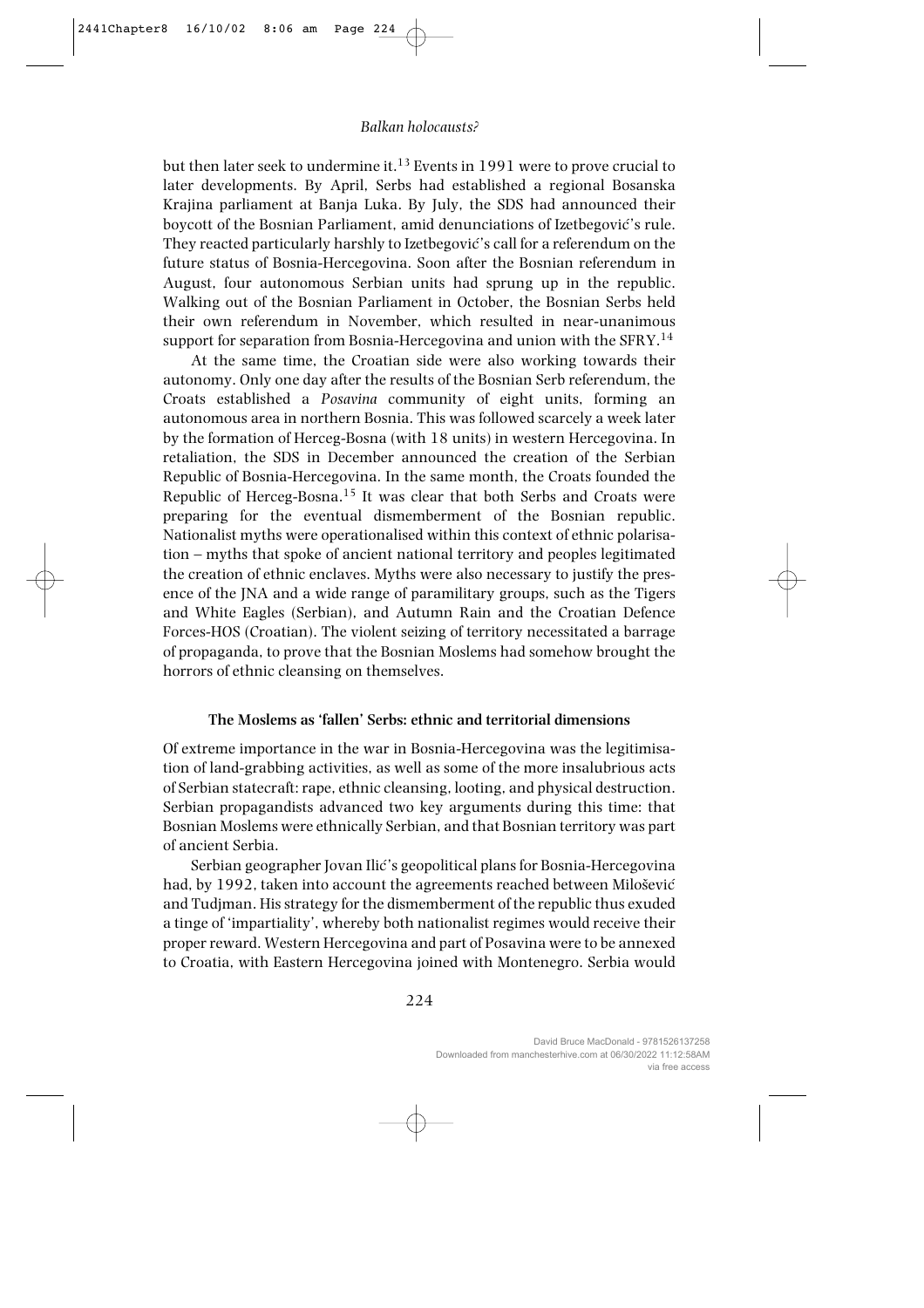then take all of Bosnia, as well as the Neretva Valley and Mostar, which would be joined with it. In this early stage of the conflict, Ilic´ remained convinced that the Moslems would be quite happy under Serbian rule, since 'As regards psychic construction, Muslims and Serbs are much closer to each other than Muslims and Croats.' This tune may well have changed when Izetbegovic´ decided to take Bosnia-Hercegovina in its entirety out of the Federation.<sup>16</sup>

Often, official Serbian propaganda focused on Serbia's historic claim to the republic in its entirety, deriving much of its support from the supposed ethnic identity of the people. Owing to either persecution or opportunism, Serbs held that their own people had converted to Islam in mass numbers during the Ottoman occupation. The Serbian Ministry of Information, for example, concluded that 'most of today's Bosnian Moslems are descended from Serbs', declaring Bosnian Moslems to be 'Serbs of Moslem faith'.17 The Serbian government blamed Communism for the spread of an 'artificial' Moslem identity. Further, since Communism was itself a major suppresser of authentic forms of nationalism, it was clear that Moslem 'nationality' was simply a political tool, nothing more.<sup>18</sup>

One could also trace the rule of historic Serbian kings to prove the case, and for some, Bosnia-Hercegovina had always been a part of Serbia, from the rule of Serbian king Chaslav in 927 until 1918.19 Most Serbian historians pointed to the long history of a Serbian majority in the region, positing that Serbian values and culture had influenced the region's character and traditions. In reviewing the history of Bosnia-Hercegovina, Dušan Bataković described how large portions of the republic were populated by Serbs. As he explained: 'Bosnian and Herzegovinian rulers, themselves of Serbian origin, were naturally drawn to Serbian civilization and culture as it unfolded in neighbouring Serbia, irrespective of whether they professed the Roman Catholic, the Orthodox or the Dualist faith.'20 Part of Batakovic´'s claim, as it was for many others, was that Serbian nationality could be ascertained by a variety of features, including linguistic criteria, which betrayed an unconscious or primordial Serbian identity. Such views were common. One historian concluded: 'The Moslem power brokers and the oppressed common people spoke the same Serbian language', while another writer claimed hopefully: '[One could find] Serbs as polytheists as Serbian Orthodox, as Bogomils, therefore they remained Serbs even as Moslems, their ethnic character is also their language.'21 Serbian archaeologists employed other forms of historical evidence. The use of the Cyrillic script on tombstones, rather than the 'Croatian' Glagolitic script, also proved that Bosnia's ancient inhabitants had been Serbs.22

Moslems were denied the luxury of a separate ethnic, national, and religious identity. Further, Serbian writers advanced dubious linguistic and historical 'proof' that the Serbs had a right to most of the land in Bosnia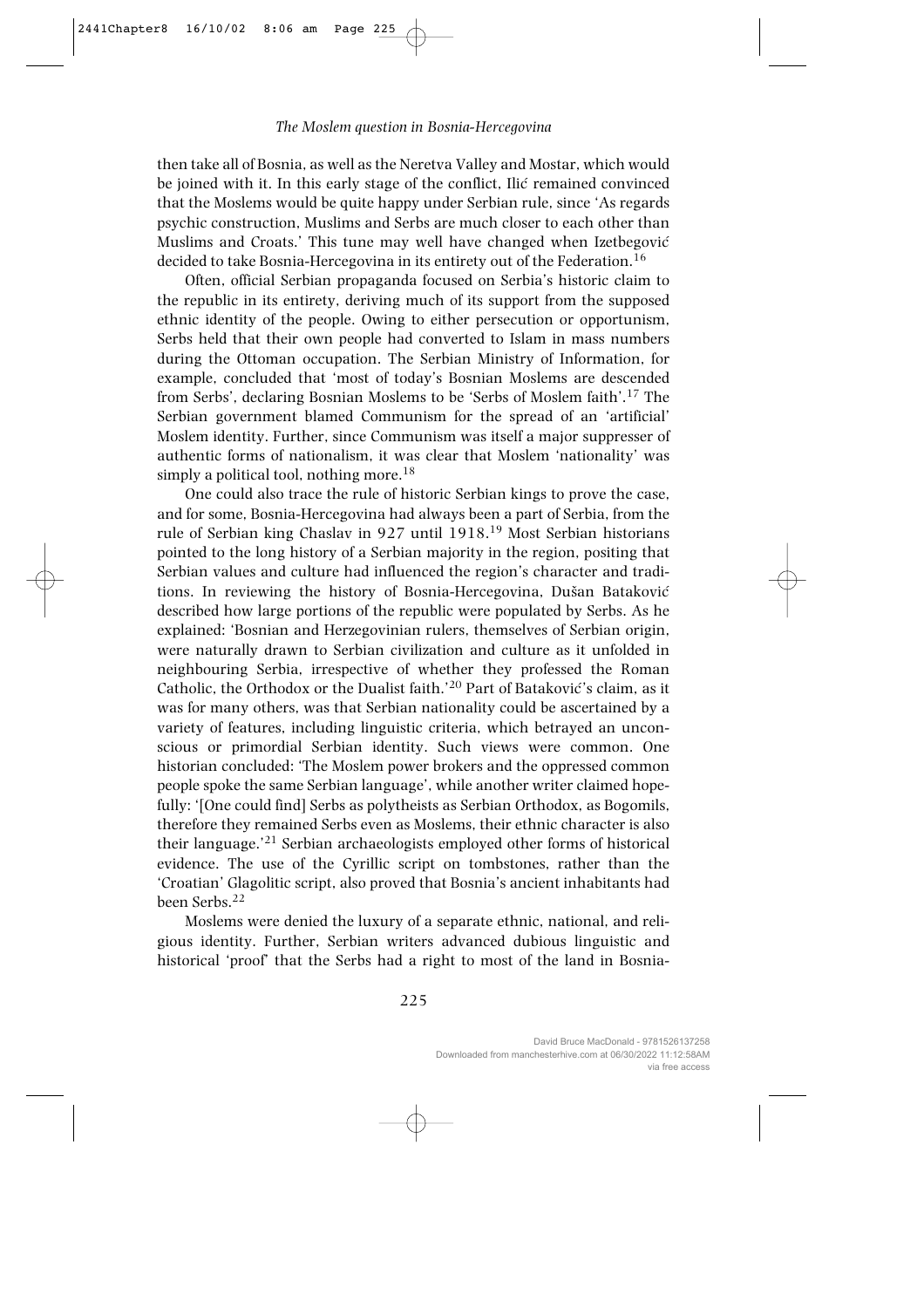Hercegovina. In practice, Bosnian Serb General Ratko Mladic´ used such ideas to legitimate his army's conduct, explaining in one interview, 'I have not conquered anything in this war. I only liberated that which was always Serbian, although I am far from liberating all that really is Serbian.'23 Militia leaders, such as the warlord Vojislav Šešelj, advanced similar theories, claiming that Bosnian Moslems were 'Islamicized Serbs', while many 'so-called Croats' were in fact 'Catholic Serbs'.24 Again, the theme of the 'watershed' was important here. While, for centuries, Moslem 'Serbs' had been submerged under a variety of despotic empires and false identities, the Serbs were now coming back to free their own ethnic brothers from centuries of misguided loyalty. This was seen to be a great era in Serbian history.

Converting ethnic Serbs from Islam to Orthodoxy became a top priority for the Bosnian Serb political leadership. Moslems would also have the 'opportunity' to abandon their constructed identity, embracing their 'natural' ethnicity – that of Serbdom. In one domestic radio broadcast, Radovan Karadzić urged Bosnian Moslems to abandon Islam, claiming hopefully that 'many Moslems who are well educated and sensible are being baptized and are becoming Christian in Europe as a way of reacting against fundamentalism and the introduction of militant Islam into Bosnia . . . it is clear that we must cross the Rubicon since we are dealing with exceptional people in whom the memory of their Serbian origin is alive'.25 On another occasion, he had argued: 'the Croats and Moslems, in falsifying history, in using our literature and our culture have created the bases for their future states, on lands which are ethnically and historically Serb'.<sup>26</sup> The implications were clear. The Serbs were going to liberate the Moslems whether they liked it or not.

Of central importance was the argument that Serbs were improving the lives of the Bosnian Moslems. Their nationalism was somehow positive, because it was freeing Moslem 'Serbs' from a false identity and religion, while allowing them to become more Western and more civilised. Images of a return to historic soil and national liberation justified the irredentist ambitions of Serbs in Bosnia and Serbia. The need to convert the Moslems was based on the dangerous assumption that Moslem national identity was irrelevant in a blood-based ethnic conflict. While a fraternal discourse was promoted officially, Serbian forces were busy shelling villages and committing ethnic cleansing against their former 'brothers'.

## **Bosnian Moslems and their Croatian heritage**

Many of the primordial themes found in Serbian writings were, not surprisingly, echoed in the Croatian media. Croats also had historic claims to Bosnia-Hercegovina, and, like the Serbs, saw the Moslems as part of their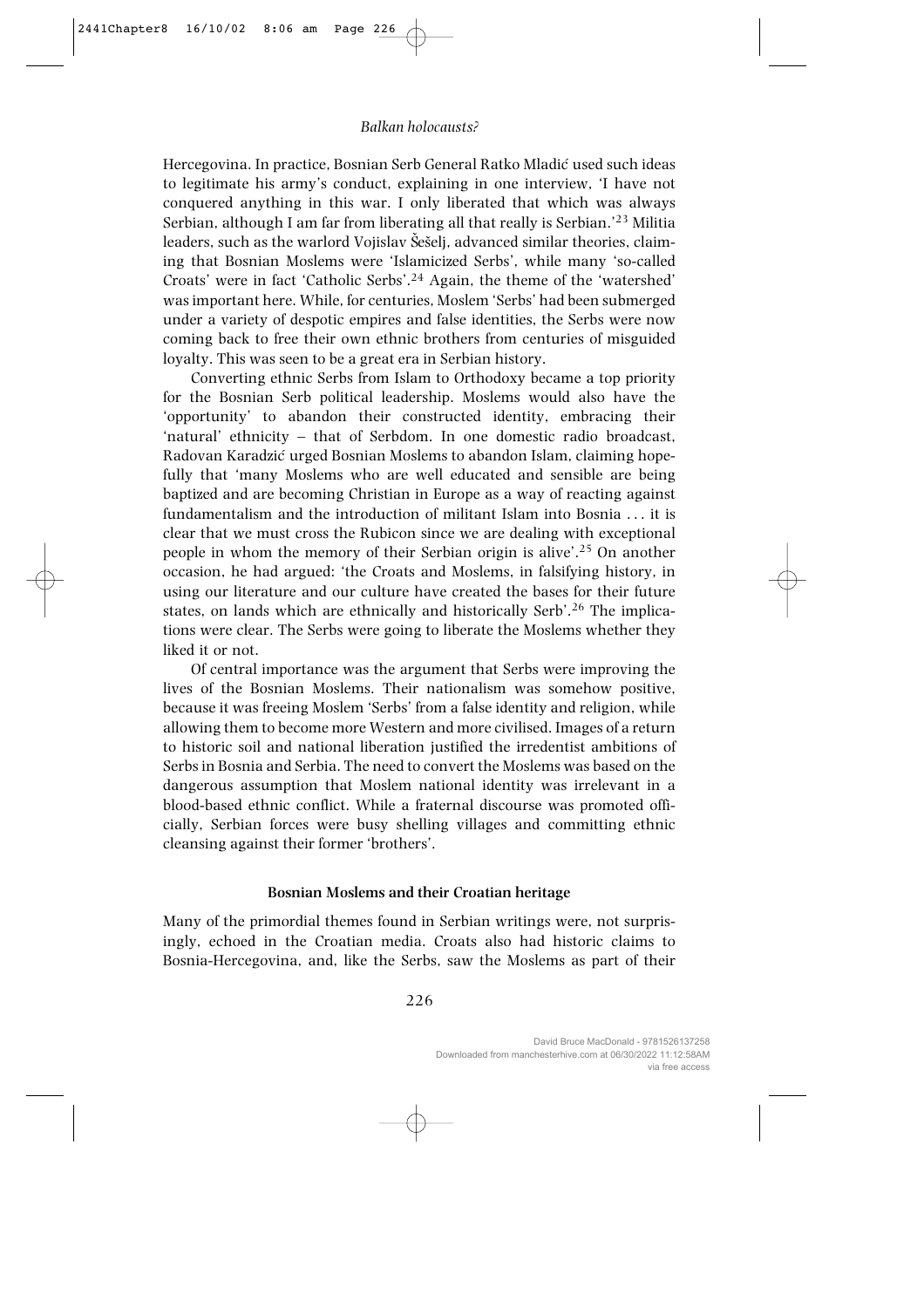nation. In some respects, the Croatian claim seemed to be stronger, as evidenced by the willingness of Moslems and Croats to enter into coalitions and military alliances. Nevertheless, while alliances existed, demographic balance was often the primary consideration. After all, there were more than twice as many Serbs as there were Croats in the region. This explains why the Croats were so keen to forge strategic alliances with the Moslems. During key periods, demographics also informed Moslem decisions.

The idea that Croats and Bosnian Moslems were of the same ethnic stock was certainly not new, nor was the portrayal of Moslems as fallen Croats. Such ideas were common during the nineteenth century, and were exploited during the Second World War, when Ustaša propaganda described Catholicism and Islam as the two founding religions of the NDH. Such imagery allowed Croatian forces to justify the takeover of Bosnian Moslem lands in the 1900s. Like the Serbs, Croatian propagandists held that one could not commit 'ethnic cleansing' against one's own nation. The first stirring of this idea after the Second World War came from the Nobel laureate Ivo Andric´, perhaps the first in Tito's Yugoslavia to describe the Bosnian Moslems as part of the Croatian nation. 'Having fallen to Islam,' he claimed, Croatian Bosnia 'lost the possibility of fulfilling its natural role of participating in the cultural development of Christian Europe. Instead, Bosnia became a mighty fortress against the Christian West.'27 This theme of the fallen Croat nation was to re-emerge with Tudjman's regime in Croatia.

Earlier writers, such as Abdulaf Dizdarević, had also asserted this claim, employing a mixture of racial and linguistic criteria to dismiss Moslem nationalism: 'The uniformity of the physical features of our Croatian nation which, along with its language is one of the dominant characteristics of the same racial group ... They preserved [the Croatian] language in its purest form and as a dialect of clear and undeniable Croatian origin.'28 The presence of these national traits constituted proof, as it did for the Serbs, that the Moslems were co-nationals. Dizdarevic´'s dramatic description of the Fall of the Croats to Islam is worth reviewing:

The religious wars that broke out when foreign religions mixed in with our common ancestral Slavic paganism, raged in the midst of our nation for centuries, destroying its most powerful forces, erased that unique national image which reflected the uniformity of national traditions ... The historical moment of converting to Islam was without a doubt the most decisive moment in the history of the Croatian nation . . . Thus began the long era in the history of Bosnia, cut off from its mother country . . . Never in history was there such a case of injustice as this one. It oppressed a handful of people who, it seems, were condemned by God himself to bathe in the blood of their own children.<sup>29</sup>

Thus Moslems were long-suffering Croats, desperately in need of 'rediscovering' their true ethnicity. Paul Tvrtkovic´, who claims linear descent from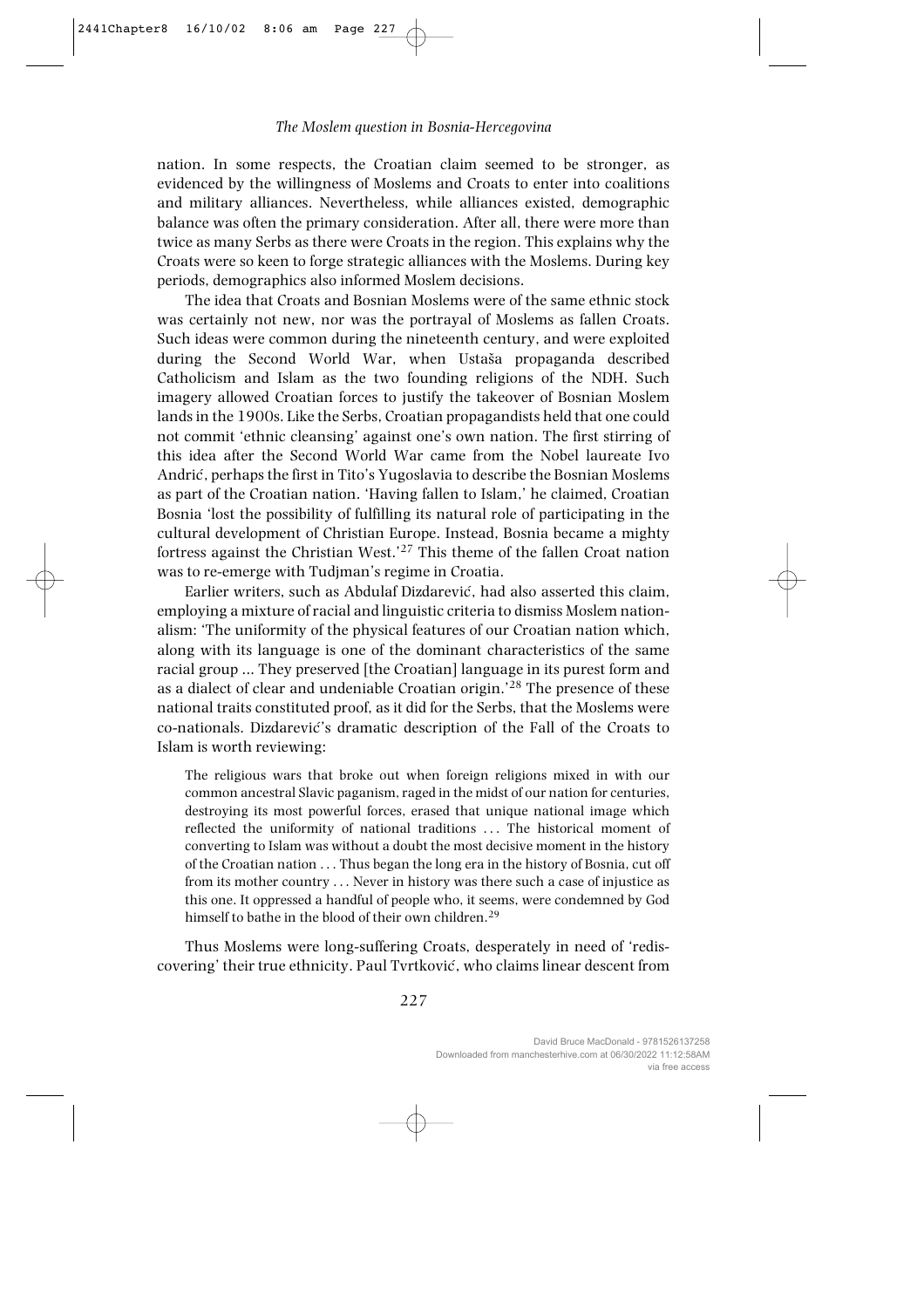the medieval King Tvrtko, similarly saw Bosnian Moslems as 'Islamicised Croats'. Like Andric´ and Dizdarevic´, he asserted that Moslems had no choice in the matter: they were 'by ethnic origin, predominantly Croatian, whether one likes it or not'.30 Tvrtkovic´ also argued that 'Croat Catholics and Moslems' were ethnically identical, and thus of the same nation, while the Serbs were ethnically different.<sup>31</sup>

Mirroring Serbian views, Tvrtkovic´ charted the renewal of Croatian consciousness among the Moslems after the occupation of Bosnia-Hercegovina by the Austro-Hungarians in 1878. It was during this time, he claimed, that Moslems once again became proud of their Croatian origin. It was also during 'apocalyptic moments', presumably times when both nations feared the onslaught of 'Greater Serbia', that a common 'Croat–Moslem consciousness' was expressed.<sup>32</sup> In this way, a seemingly natural and lengthy history of Croatian–Moslem alliances was drawn out. Paradoxically, this argument did not imply that the Bosnian Moslems should be treated with respect. Rather, it proved that, since Moslems had historically sided with Croats, they had an obligation to do so during the 1990s, whether or not it was in their own best interest.

Using a mixture of historical facts, Croatian writers used history in very much the same way as their Serbian counterparts, drawing out racial and linguistic similarities between Moslems and Croats. Because of their conversion to Islam, Moslems were forced to fight against their ethnic brothers, a situation that could now be reversed once Croatia was able to 'liberate' Bosnia-Hercegovina. Again, the same theme of 'watershed' was reiterated. In what could almost be a paraphrase of Karadzic's views, Tudjman claimed with pride, after his troops took control of the Hercegovina in September 1995: 'Croatia accepts the task of Europeanisation of Bosnian Moslems at the behest of the Western European powers.'33

#### **Bosnia-Hercegovina as a Croatian land**

Like the Serbs, Croatian politicians and intellectuals employed historic arguments to buttress their claims to Bosnian territory. Since Moslems were ethnic Croats, it was uncontroversial to suggest that Bosnia-Hercegovina was Croatian. Tudjman included the Moslems in his 1991 affirmation of Croatian sovereignty, hinting that 'territorial adjustments' to existing borders might eventually be required, since 'Croatia and Bosnia constitute a geographical and political unity and have always formed a joint state in history.'34 Defence Minister Šušak was similarly lucid on the status of Bosnia-Hercegovina in one 1996 interview: '[F]or me Bosnia-Hercegovina is also the state of Croatian people and for me it is Croatia. For a Bosniak it can be Bosnia, and for a Serb whatever, but according to its constitution it is also the state of Croatian

228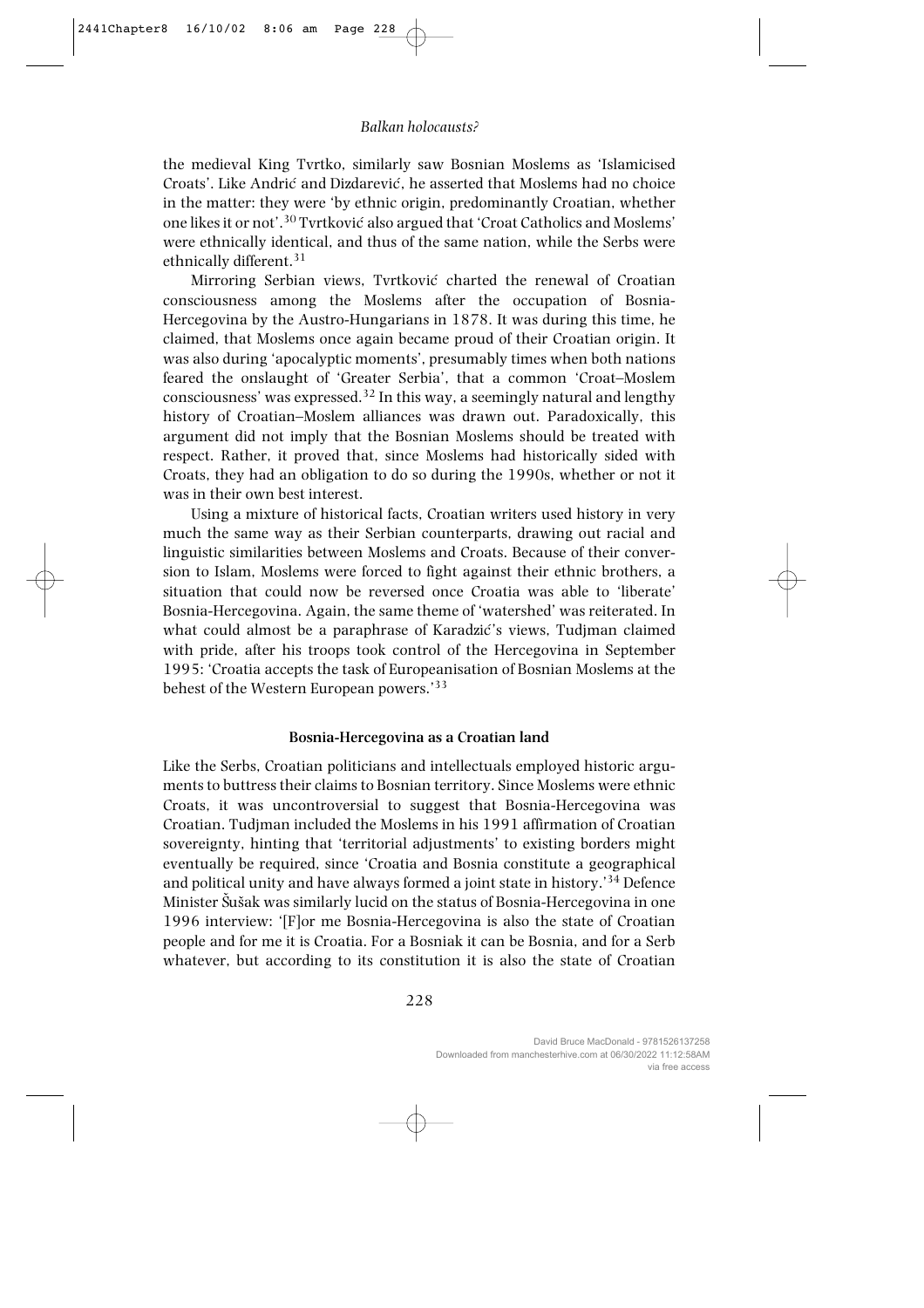people and as such I consider it to be my homeland.<sup>35</sup> Father Bataković, vice president of the Bosnian HDZ, also described Bosnia as 'an old Croat land', as opposed to 'an old Serb land'.36 Unsurprisingly, none of these political leaders saw Bosnia as an autonomous region that deserved to be left on its own.

Annexing Bosnia was also a popular theme in academic circles. Even before the breakdown of Yugoslavia, Ante Beljo had described Bosnia-Hercegovina as an integral part of 'Croatian ethnic territory', with both republics constituting 'an entity historically, culturally, linguistically, and economically'.37 Tvrtkovic´ also contrasted the 'artificial' borders between the two countries with the 'natural' linkages between Hercegovina and Dalmatia and south-western Bosnia with Croatia.<sup>38</sup> Other academics contributed to the war effort by inventing spurious statistics to buttress these irredentist claims. Sime Dodan's unambiguously titled book, *Bosnia and Hercegovina: A Croatian Land*, claimed that 95 per cent of Moslems and 30 per cent of Serbians were ethnically Croat, using the somewhat speculative argument that all surnames ending in '-an' were of Iranian origin, and were therefore Croatian.39

Even glossy Croatian travel books printed by the government included photographs of Sarajevo and other Bosnian cities. Ante Čuvalo's Croatia and *the Croatians* described Croatia's eastern border as being Serbia, Kosovo and Montenegro. As was stated in the introduction: 'further reference to the Croatians and Croatia in this book encompasses the territory of today's Republic of Croatia and the Republic of Bosnia-Hercegovina'. To this end, the territory of this 'joint' state was added together, as was the population. $40$  Such tourist books aimed at attracting foreign visitors were meant to familiarise travellers with the idea of Bosnia-Hercegovina and Croatia being the same state, and expressed clear designs on the region well before the war had even begun. Before a single shot had been fired, libraries throughout the world received free copies of Čuvalo's book, attesting to the indivisibility of these two separate countries.<sup>41</sup>

### **Analysing Serbian and Croatian arguments**

Conflicting national claims are often difficult to deconstruct. Historical revisionism is always a mixture of fact and interpretation, relying on a highly biased interpretation of historical reality. At various times in history, parts of Bosnia-Hercegovina's territory were under Serbian and Croatian rule, thus making it impossible to assert that Bosnia was either Croatian or Serbian. Bosnia proper was under Serbian rule from the mid-tenth century to the end of the eleventh, although while the 'Serbs' ruled Bosnia they controlled very little of what today is considered Serbia. However, their control over Hercegovina, today a Croatian stronghold, was more extensive. Bosnia proper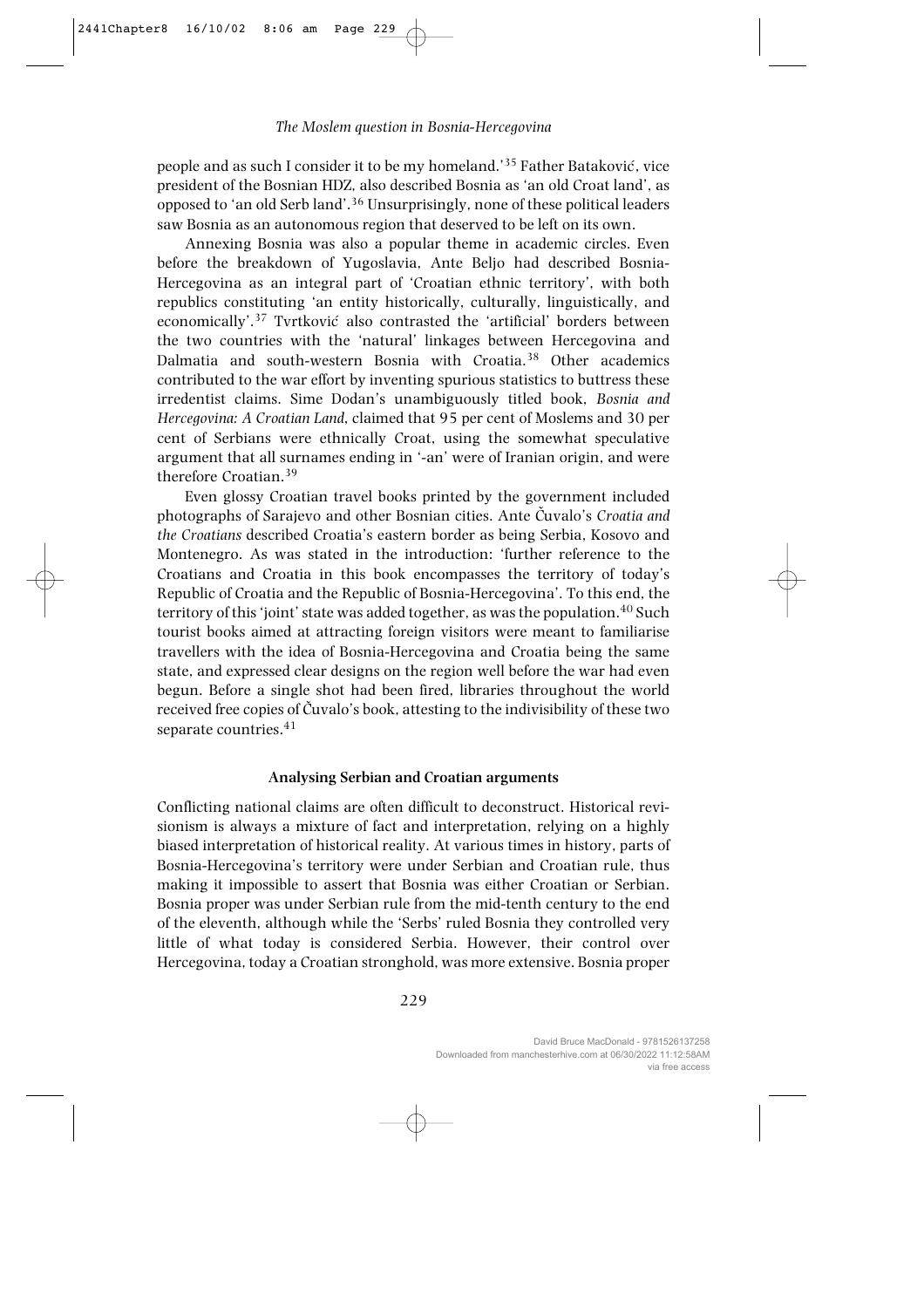was more closely linked to Croatia for much of its history, notably during the medieval period.42

The first time the region was united was under King Stephen II Kotromanic<sup>'</sup> in 1326. His national identity was perhaps 'ambiguous' by the standards of the nineteenth and twentieth centuries, as he was born Orthodox, but converted to Catholicism in  $1340<sup>43</sup>$  King Tyrtko, the heir and nephew of Stephen II (crowned in 1367), was, according to Noel Malcolm, both a Catholic and a descendant of the Serbian Nemanjic´ dynasty, leading to claims that he was both a historic Serbian *and* Croatian leader. Steven Runciman, by contrast, argued that Trvtko was 'Orthodox by conviction and a friend of the Patarenes [the heretical church of Bosnia] from policy'.44 There was a similar confusion over later figures. The ethnic identity of one sixteenth century vizier in the Sultan's court, Mehmed Paša Sokolović, was hotly contested. Paul Tvrtkovic´ claimed him for the Croats, while Radovan Simardzić asserted his Serbian origin. $45$  These are but three of many examples of how different aspects of history – religious affiliation versus lineage – were used to assert competing claims.

While it is true that much of Bosnia-Hercegovina had once been ruled by 'Serbian' rulers and 'Croatian' rulers, these rulers had little sense of nationalism or ethnic identity. It seems, from a reading of Runciman at least, that from the mid-twelfth century until the Ottoman conquest in the fifteenth century many of the local Slavonic rulers of Bosnia and Hercegovina attempted to maintain some form of independence by playing off the West (Hungary, Austria-Hungary) against the East (Byzantium for a short while, followed by Serbia). The only real constant in this pattern of shifting alliances between the Catholic West and the Orthodox East appears to have been a steady alliance with the dualist 'Bosnian Church', a distinct religious organisation, which existed until the fifteenth century. Thus, making exclusive claims to such figures as Tvrtko or Sokolovic´ for one's own national history is deliberately misleading. Such attempts to impose a twentieth-century re-interpretation of mediaeval history were obviously at variance with the facts, as was the rather futile project of insisting that Bosnia-Hercegovina's early populations could themselves be neatly divided into Serb and Croat.<sup>46</sup> Bosnia-Hercegovina had been subject to Turkish, French, German, Austrian, Italian, and Hungarian administration. Historic rule, even if provable, in no way constituted a justification for invasion in the late twentieth century.

Another aspect of Bosnian history that Serbs, Croats, and Moslems coopted was the rise and fall of the 'Bosnian Church'. Moslems were the first to identify themselves as the descendants of Bosnian Church members, claiming that they converted *en masse* to Islam, and had therefore never been Orthodox or Catholic (and by extension, neither Serb nor Croat).<sup>47</sup> Some historians, like Runciman, have also insisted that such conversions were often the result of a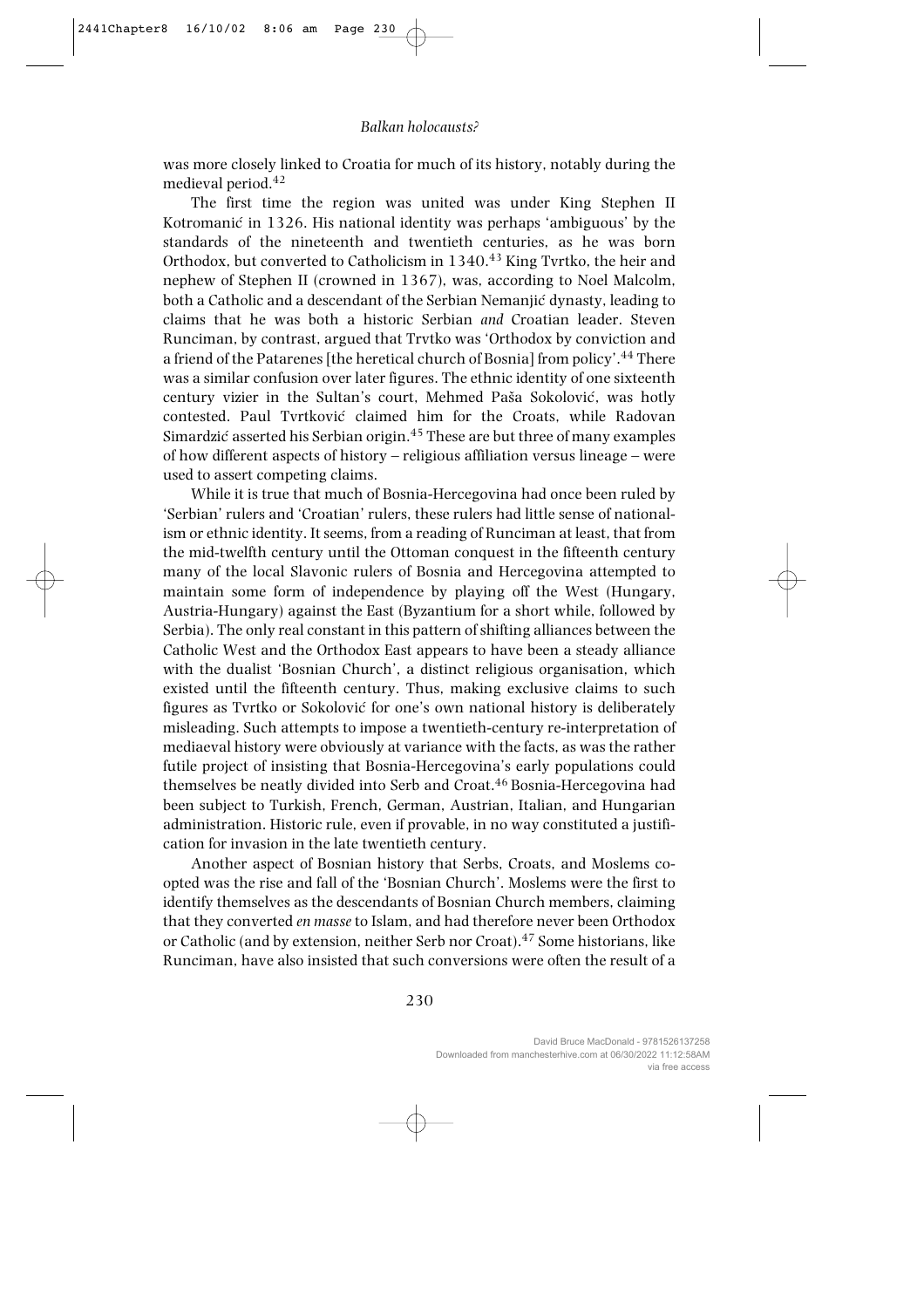distinct hatred of 'the arrogant Hungarians and the greedy Dalmatians and their Latin church and culture'. In this sense, those who converted did so as a means of asserting their own religious and cultural autonomy – they were not the hapless pawns that later Serb and Croat ideologues would make them out to be. Rather, such people may well have made a positive pro-active choice in order to bring a better future for themselves, taking up, as Runciman further describes it, 'a new faith that was sufficiently sympathetic and that brought great material advantages'. Predictably, both Serbs and Croats proclaimed the Bosnian Church as merely an offshoot of their own faith. Croatian writers, such as Leo Petrović and Jaroslav Šidak, argued that the Bosnian Church was a heretical Catholic monastic order. Serbian writers, such as Božidar Petranović, argued that the Bosnian Church was an offshoot of the Orthodox Church.48 Needless to say, there was little convincing evidence given for such assertions, which seem to fly in the face of historical reality.

Problematically for nationalists, there was simply no standardised 'national' consciousness before the nineteenth century, and therefore no means of accurately identifying an authentic Serbian or Croatian 'ethnic' consciousness. In many ways, Tito's Moslem nationality was no more artificial than the arbitrary division of the Slavs into Serb and Croat. John Fine has suggested that, owing to the weakness of Church authority, there were many cases of multiple conversions, to Islam from either Orthodoxy or Catholicism, Catholicism to Orthodoxy, and Orthodoxy to Catholicism.<sup>49</sup> Tone Bringa has described numerous families who tried to 'cover all bases' – where one brother would be Orthodox or Catholic, the other Moslem.50

It is clear from historical accounts that the Islamic faith espoused in Bosnia-Hercegovina was rather liberal, what the historian Peter Sugar has described as a 'variety of European or rather Balkan folk-Islam', which included baptism, icons to prevent mental illness and other non-Moslem characteristics. As he explained: 'There were mountaineers who called themselves Constantin in front of Christians and Sulayman in front of Moslems. The dead would be given a service by the Orthodox Church and a subsequent burial in a Moslem cemetery. The religious boundaries were easily and frequently transgressed.'51 That one-third of the contemporary Sarajevo population were in 'mixed' marriages cements the fact that, even in the twentieth century, religion was not seen as an exclusive category.52 Clearly, the notion that Bosnian Moslems were simply ethnic Croats or ethnic Serbs was untenable. There was no proof that any of Bosnia's three national groups had any strong sense of exclusive national identity before the nineteenth century, nor, more importantly, that these groups were static and unchanging. Moreover, Moslems would not have been the only ones with a loose interpretation of 'national' labels. Many 'Serbs' and 'Croats' may well have changed their own labels as different political masters dominated the region. Becoming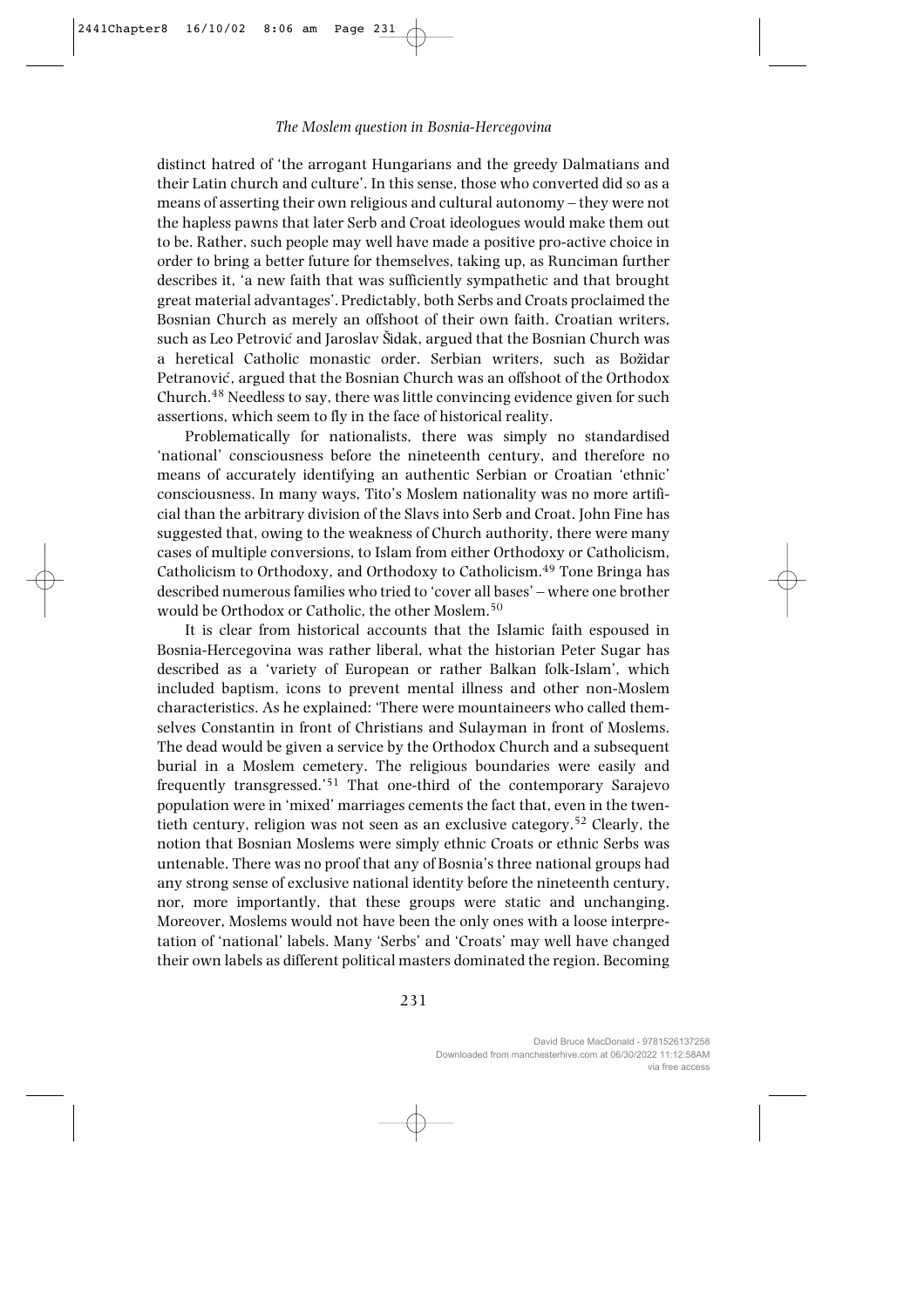Catholic (and therefore 'Croat') would certainly have had its advantages during the four decades when Austria-Hungary controlled Bosnia, while classifying oneself as Orthodox (and therefore 'Serb') would have been a useful means of self-preservation during the earlier Ottoman era. Orthodoxy at this time was interpreted as a far weaker and less threatening force than Catholicism – the religion of the Ottomans' Western enemies. Thus, national identity in Bosnia, as elsewhere, can also be interpreted as a political choice, not one derived from any ethnic absolutes or a sense of primordial identity.

#### **The Moslems as 'traitors': the Islamic conspiracy theory**

Contrary to Serbian and Croatian desires, Bosnian Moslems had their own sense of identity, their own political parties, and their own military forces to back up their autonomy. It became apparent throughout the conflict that another form of propaganda would be needed to legitimate military intervention in the region. Another soon emerged. If the Moslems rejected their 'true' ethnicity, and continued to promote their own form of identity, it followed logically that they had betrayed their Croatian or Serbian brothers. They had betrayed the nation because of their adherence to Islam. The theme of the Bosnian Moslems as traitors became influential in nationalist circles early on in the conflict. Islam was caricatured as a fundamentalist, exclusivist and thoroughly dangerous religion, bent on the destruction of ethnic nations in the Balkans.

Serbs and Croats would portray themselves as victims of an Islamic conspiracy. Rather than attacking a relatively defenceless minority group, they were defending Europe against the onslaught of an Islamic invasion, comparable only to the Ottoman invasion some five centuries before. Here, Kečmanović's 'plot' theme was often cited, as Serbs and Croats argued that outside powers were going to use the Bosnian Moslems as an 'Islamic Springboard', to penetrate into the heart of Europe. Serbs and Croats were saving their own nations from assimilation and potential genocide, while reliving their historic role – defending the *Antemurale Christianitatis* against a renewed Ottoman invasion.

#### **Serbs and the 'Moslem traitors' in Bosnia-Hercegovina**

The theory of Moslems as 'fallen Serbs' was often mixed with a view of the Moslems as traitors to the Serbian nation. Kosovo, as indicated earlier, had elevated the Serbs to the status of a divine and chosen nation, while reducing the Moslems or 'Turks' to the status of 'Christ killers'. Serbs who converted to Islam were seen to have renounced their chosen status, embracing the religion and culture of the invader. Converts were likened to Vuk Branković, and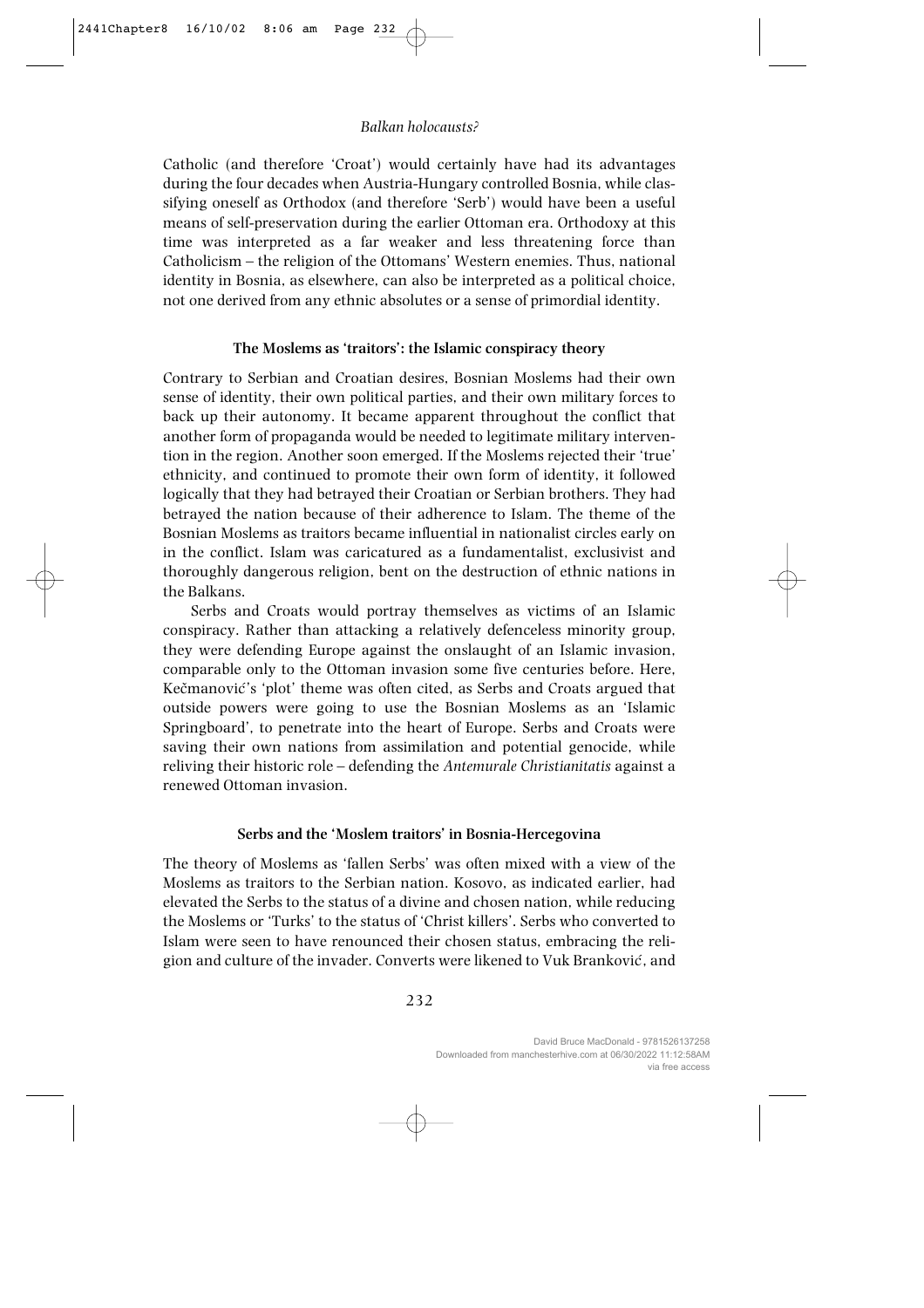were seen to constitute the worst of Serbia's enemies. While certain propaganda focused on the need to 'save' the Moslems, another more virulent strain called for the Serbs to 'save' themselves and the Western world from Islamic invasion. Of course, anti-Moslem rhetoric had been popular in Serbia for many centuries. Karadzic´'s popularisation of the Kosovo myth, Cvijic´'s 'Dinaric Man', and Njegosˇ's 'Mountain Wreath' were but three early examples of anti-Moslem, anti-Turkish writings that were popular in nineteenthcentury Serbia.

Anti-Moslem rhetoric was extensively used in Serbian literature during the 1990s. Miroljub Jevtic´, an Islamic specialist at Belgrade University, argued unequivocally that:

Those who accepted Islam accepted the conquerors *de facto* as their brothers, and the crimes of the latter are their own. That means that their own hands are also covered with the blood of their own ancestors, the former Bosnian non-Muslim population. By converting to Islam, they destroyed Christian Bosnia and caused the Ottomans to rule over Christian Bosnia for a long time.<sup>53</sup>

Jevtic´ was in many ways typical of the Serbian establishment. For him, as for many of his colleagues, the antipathy between Serbs and Moslems was centuries-old, 'Serbophobia [being] highly developed among fundamentalist Muslims.'54 Thus, while Serbs may have been the aggressors in Bosnia, they were simply responding to centuries of Moslem aggression. Novelists also picked up on similar themes. Draskovic´'s *Noz* (discussed in Chapter 5) featured a number of Moslem characters, who appeared primarily as treacherous, coldblooded murderers – ethnic Serbs who had abandoned the 'lessons of Kosovo'.55 This novel revolves around a massacre of Orthodox Serbs by Moslems on Christmas Day, 1942. The only survivor, a Serbian baby, is raised by Moslems, and taught to hate the Serbs. By some twist of fate, he later discovers his own Serbian identity, and further discovers that his 'Moslem' family is also ethnically Serbian.<sup>56</sup> With its depictions of Moslem violence and wanton acts of cruelty, Moslems were presented in it as misguided traitors, who need to be carefully controlled.

Another novel of this stripe was Vojislav Lubarda's *The Ascension* (1990) with its negative descriptions of Serbian–Moslem relations in Bosnia. Set after the assassination of the Austrian Archduke Franz Ferdinand in 1914, the central action in the story once again consists of a massacre of Serbs by Moslems. Lubarda's work was a typical expression of Serbian 'counteridentification'. The Serbs were presented as noble and heroic, always willing to fight for others, and always willing to forgive and forget. These positive qualities were contrasted with those of the Moslems, who continuously hated the Serbs and massacred them whenever possible.<sup>57</sup> Lubarda thus drew out stereotypical characterisations of the Moslems – their supposedly treacherous and

233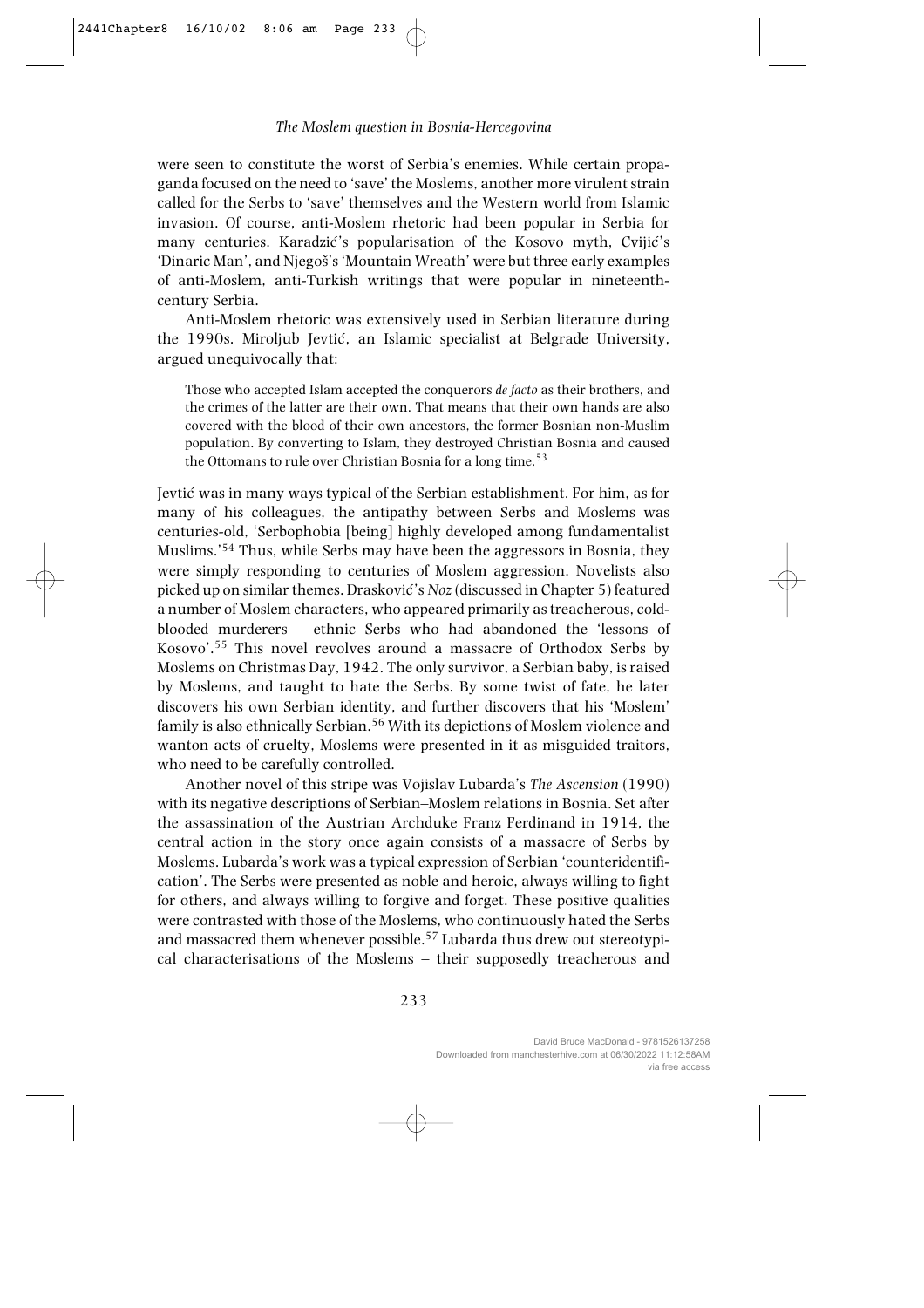warlike dispositions, making them little different from their mythical ancestor, Vuk Branković.

Novelists reinforced this anti-Moslem paranoia. So did politicians. In one collection of essays, Dobrica C´osic´ warned of a 'pan-Islamic internationalization of war in Bosnia', seeing this as 'the greatest danger looming over both the Balkans and south east Europe'.<sup>58</sup> While Croatian writers almost always spoke of Serbs as part of the East, Cosic´ placed the Serbs solidly in the West, with the Moslems as little better than the Asian hordes and Vandals to whom Croats compared the Serbs. Serbs had to continue their historic role, to defend the West against the evils of Islam. According to Cosic: '[It was] the Serbian people who consented, from the 14th century, to the greatest sacrifices for the defense of Europe and its civilization.'59

Other Serbian politicians, including Slobodan Milošević, continued to hammer out the theme of Serbia standing alone against the forces of Islam, Serbia as the plucky 'David' against an Islamic 'Goliath'. While he did not fear Islam, he saw the necessity of controlling it. This 'plot' was extremely popular among Serbian leaders, who enjoyed the symbolism of fighting against a powerful Islamic menace.<sup>60</sup> Radovan Karadzić also saw his role in worldhistoric proportions. He claimed that his mission as leader of the Bosnian Serbs was to insure that Islamic fundamentalism did not 'infect Europe from the south'. For Karadzic´ and many of his colleagues, Middle Eastern countries, such as Saudi Arabia, Iran, and Turkey were trying to use Bosnia as a 'springboard for Islamic penetration of Europe'.61 Serbian leaders enjoyed portraying themselves as self-sacrificing warriors, waging war in Bosnia in order to defend the West against a new Ottoman invasion.

## **Imagining the Islamic state: Serbian perspectives**

While general ideas of Moslem treachery and cruelty were important, many Serbian academics amused themselves by imagining how horrible an Islamic state could be, what it would look like, how it would operate, and what features would distinguish it from other state forms. Certainly, a great deal of creative licence was allowed, as long as this dystopian state was sufficiently horrific to deter the Serbian public from siding with the Moslems in Bosnia. Serbian views on what the Moslems were trying to create would have been laughable, had the authors not been serious.

For Serbian writers, the key to understanding Moslem objectives in Bosnia was Alija Izetbegovic´'s now infamous tract, *Islamic Declaration* (1972). This publication, which earned him a prison sentence under the Communist regime, was touted by Serbs and Croats alike as a blueprint for an expansionist Islamic empire. One quote in particular always caught the eye of Serbian propagandists. Izetbegovic´ supposedly affirmed in his *Declaration* that 'there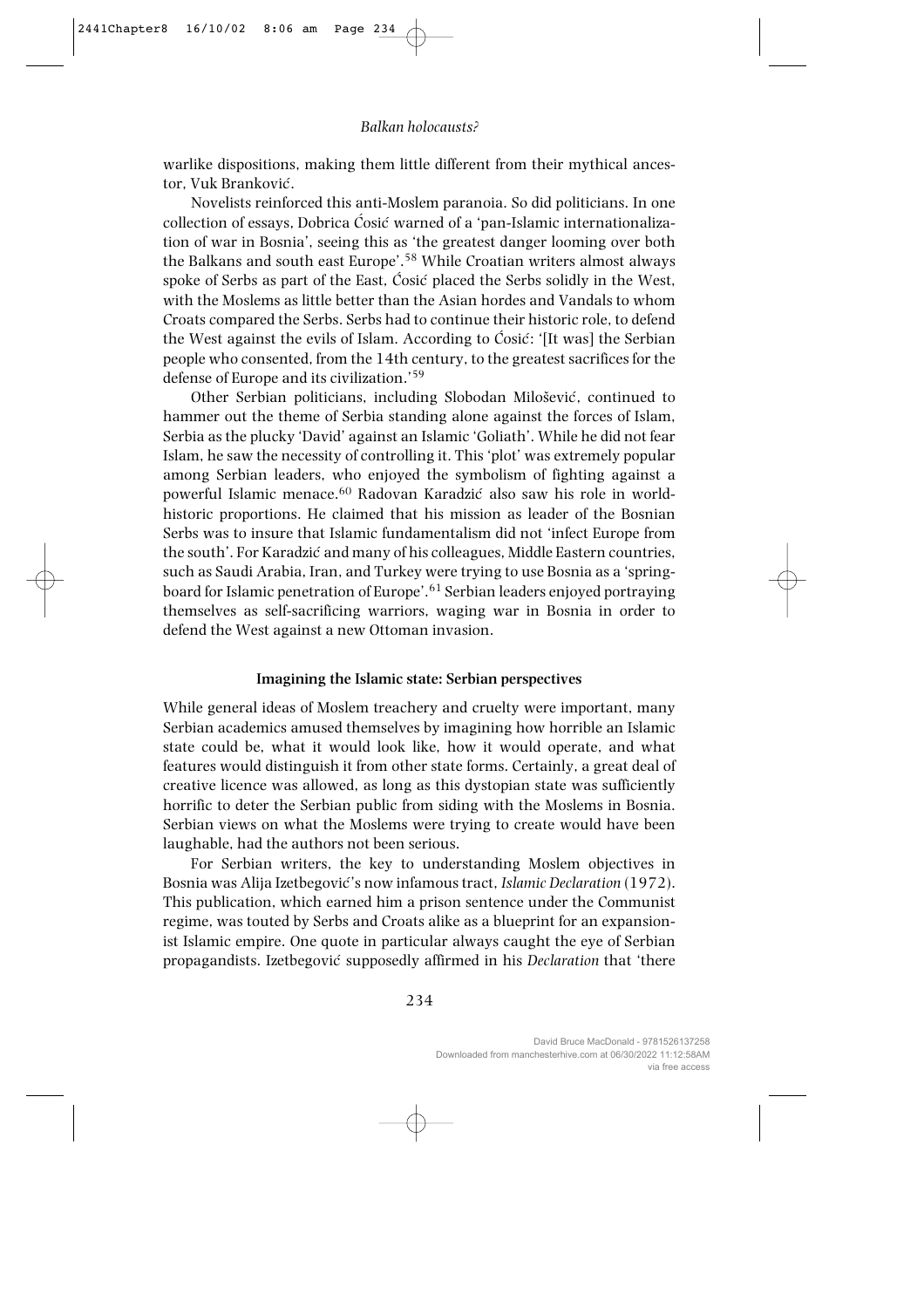can be no coexistence between the Islamic religion and non-Muslim social and political institutions' in countries where Muslims represent the majority of the population.62 This passage became an obvious favourite of both Serb and Croat writers, being one of the few that alluded to Izetbegovic´'s plans for a utopian Islamic state.

However, contrary to Serbian and Croatian claims, Izetbegovic´ had never called for an Islamic state in Bosnia. In fact, he had concluded that such a state was impossible, owing to the multiconfessional nature of the republic. Nevertheless, interpretations of the *Declaration* gave a clear indication of Serbian paranoia about a resurgent Islam in the Balkans. Izetbegovic´'s writing was often portrayed as a blueprint for an 'Islamic renaissance', followed by a 'holy war (jihad)' against non-Moslems. Serbs also feared that Izetbegović was trying to create an expanded state, a 'great Islamic federation from Morocco to Indonesia in which the Koran would be the supreme law'.63 One 1993 Serbian Ministry of Information pamphlet, intended for Englishspeaking audiences abroad, used a strong form of Orientalism laced with Islamic conspiracy theories. One of the contributors, an Orthodox priest and member of the Bosnian Serb Parliament, stressed the immorality and perfidy of the Moslems and their religion, predicting that:

They want for the second time to create a Turkish Bosnia or a Bosnia in Turkey ... with the Shariatic law and other life norms unacceptable in the twenty-first century. Behind this century-old dream of a primitive man to live off the backs of a subjugated people, to have his own harem, dreaming of Istanbul, where according to him there was a paradise of earth, where 'fairies are bathing in sherbet' ... They [the Moslems] invited to this bloody feast all other worldy bums, murderers and dogs of war, Mujahadins and jihad fanatics from the Islamic countries came to *fulfil their sacred duty and to exterminate us*. This unscrupulousness completely fits their religion and tradition and culture. $64$ 

For this particular writer, the Moslem utopia would be a reversion to some species of oriental despotism, where loose morals and low standards of behaviour would prevail. Sexual depravity and the subjugation of women were also common themes, as if to arouse in Serbian males the fear that their wives, mothers, or sisters could be defiled by a Moslem. Thus Serbs objected to the possibility of an alternative society, where 'Eastern' customs and manners would prevail. For them, the fear of another Ottoman empire was too horrible to contemplate. Another article in a similar vein, entitled 'Lying [*sic*] Hands on The Serbian Women', written by a Bosnian Serb official, once more defined the conflict in terms of a Moslem holy war against Serbs. This document described a sort of 'race crime' being committed against Serbs living in and around Sarajevo. Here the image of rape as a weapon of war was stressed:

By order of the Islamic fundamentalists from Sarajevo, healthy Serbian women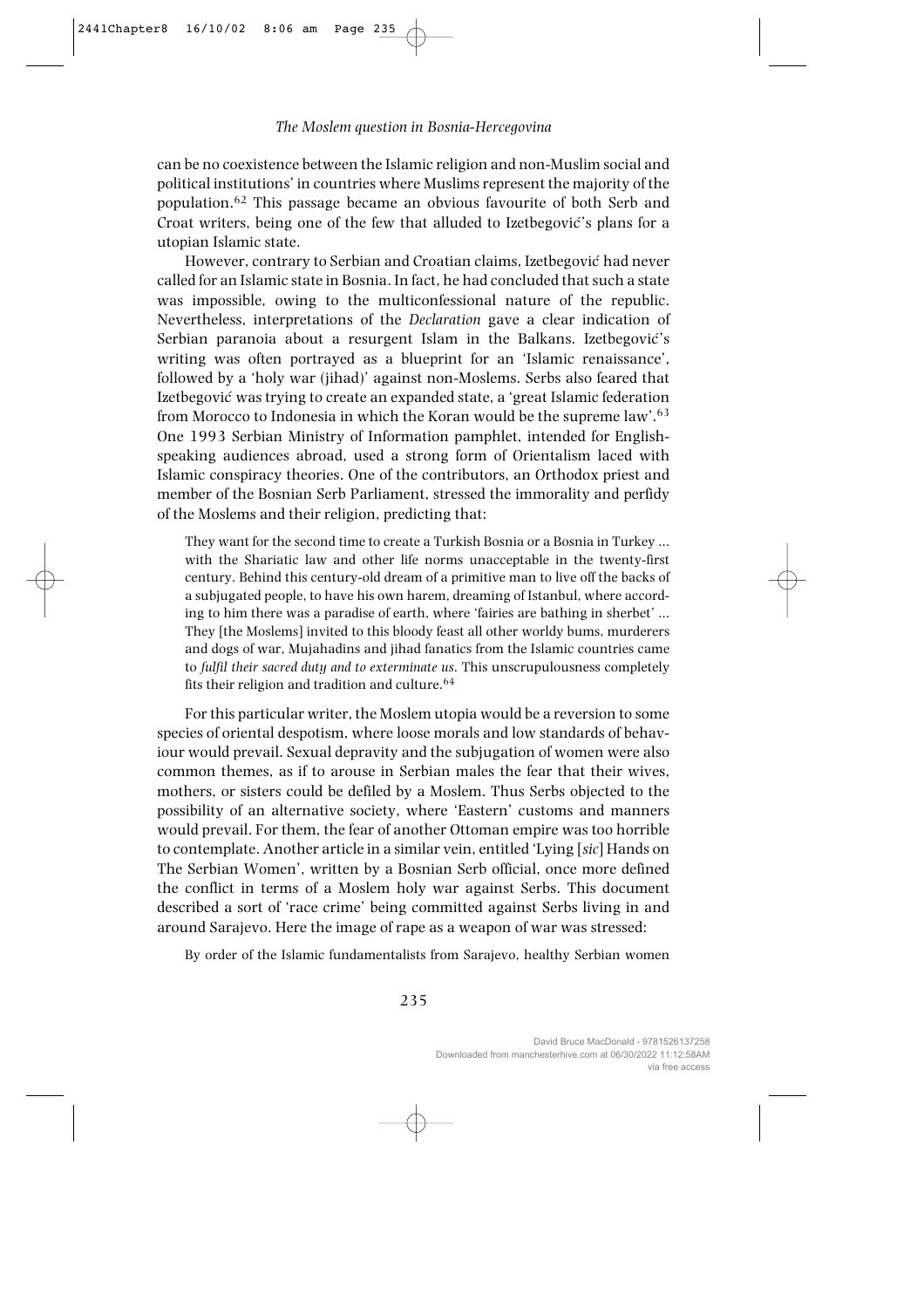from 17 to 40 years of age are being separated out and subjected to special treatment. According to their sick plans going back many years, these women have to be impregnated by orthodox Islamic seed in order to raise a generation of janissaries on the territories they surely consider to be theirs, the Islamic republic.<sup>65</sup>

Again, the threat of Serbian women being raped was articulated. While some Serbian women were being raped, and perhaps not only by non-Serbs, rape was not described as an individual act, but as a weapon of war. This document was first brought to light by Roy Gutman in 1993, during his journalistic forays in Bosnia. It was at this time that the world first became exposed to the so-called 'Serbian rape camps', and the Bosnian Serbs were accused of systematically raping some 20,000 Moslem women. While such statistics were later proved to be unrealistically high, Serbian propagandists had a vested interest in deflecting criticism of any Serbian-inspired rape policy. Thus it made perfect sense to accuse the Bosnian Moslems of religiously inspired mass rape, which in many ways was seen to be much worse than any Serbian rapes, since women would have been impregnated in order to raise 'janissaries'.

While such anecdotal evidence was extremely interesting, so too were the many compilations put out by the Serbian government. These featured testimony from Serbian women who claimed to have been raped by Bosnian Moslems. No doubt many of the stories were true, although they were nearly impossible to verify. Nikola Marinovic´'s evocatively titled *Stories from Hell* continued the popular Serbian theme of stereotyping Moslems as sexually depraved Ottomans:

The greatest humiliation suffered by Serbian women happens whenever a Moslem commander proclaims himself 'bey', 'agha' or 'vizier' (a frequent occurrence) and decides to have a harem. The 'right to sleep' with the 'master' is then brutally applied. Young Serbian women are thus brought to the bottom of human dignity. Such atrocities have particularly been registered in central Bosnia, in the towns of Zenica, Gornji Vakuf, Travnik, Jajce . . . In these same zones, Serbian boys have undergone circumcision (the 'sunnett'), and have been forcibly Islamicised.<sup>66</sup>

Once again, the fear of Serbian women being forced into harems was promoted, as well as the fear that Serbian boys would be forcibly converted to Islam, if the Serbs did not act quickly to take over strategic areas. After more than four decades of living side by side with Bosnia's largely secularised Moslem populations, Bosnian Serbs surely knew that such dystopian visions were pure nonsense. The most interesting aspect of this quotation was Marinovic´'s listing of the towns and cities where these harems and forced conversions supposedly took place. Most of these places were those where a form of defensive ethnic cleansing had either taken place, or would take place shortly.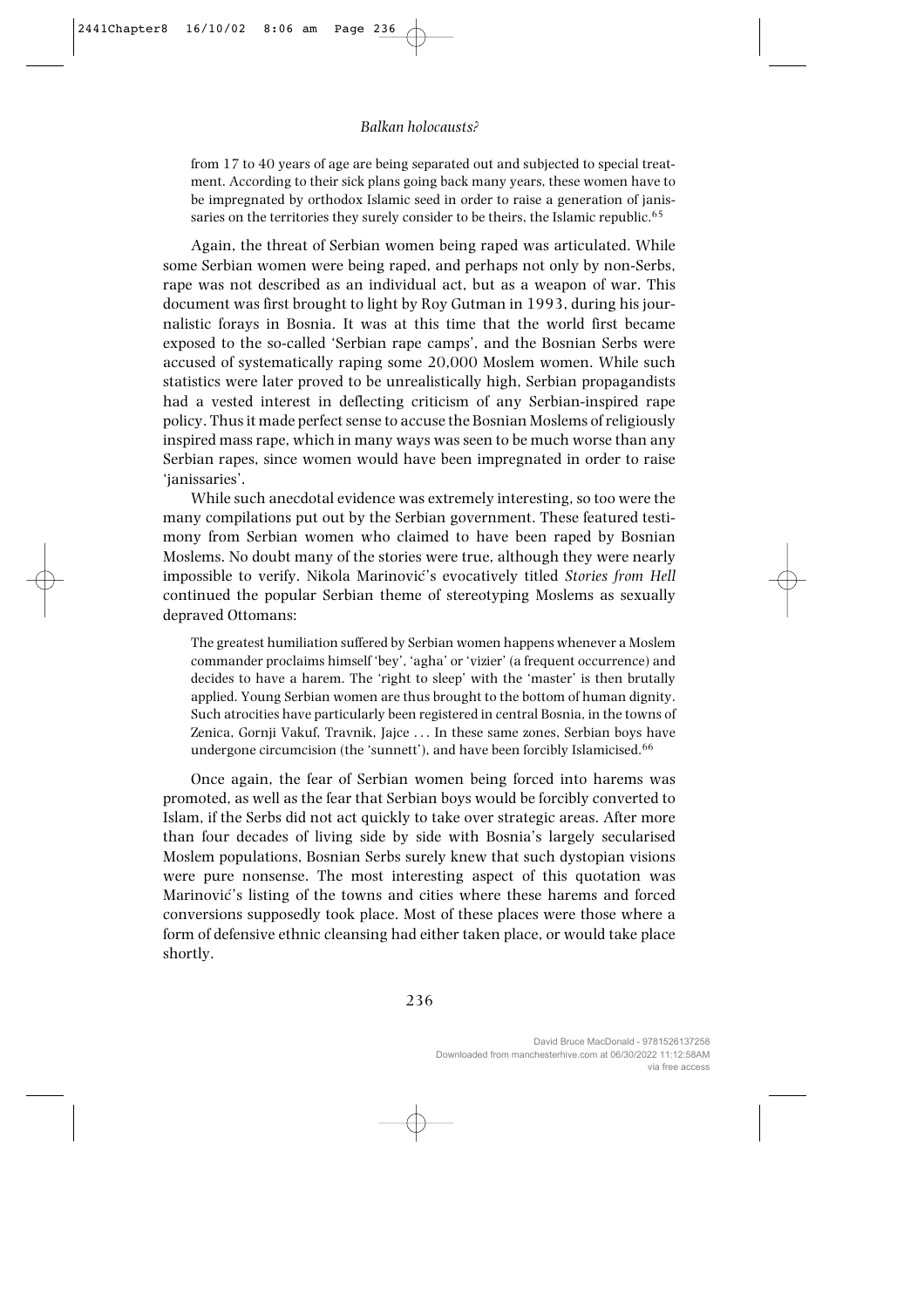# **The Moslems as genocidal killers**

Another general theme in propaganda circles was to compare an exaggerated view of an Islamic conspiracy with the horrors of Nazi Germany. As with the Croats, Serbs could confidently claim to be defending themselves against a Moslem-inspired genocide. Such a view was clearly stated by the Bosnian Serb leader Milorad Ekmečić's oft-quoted speech to the last Congress of Serbian Intellectuals, in Sarajevo:

In the history of the world only the Jews have paid a higher price for their freedom than the Serbs. Because of their losses in the war, and because of massacres, the most numerous people in Yugoslavia, the Serbs, have, in Bosnia Hercegovina, fallen to second place, and today our policy and our general behaviour carry within themselves the invisible stamp of a struggle for biological survival.<sup>67</sup>

Ekmečić's writings and public statements generally focused on Bosnia-Hercegovina as the target of Eastern and Western expansionism. Sandwiched between two opposing and equally dangerous forces, Serbs were portrayed as Jewish like victims of an attempted genocide. This link figured prominently in many Serbian accounts.

Similarly, the fear of a Moslem-inspired genocide was linked to the Bosnian youth magazine, *Novi Vox,* which supposedly encouraged its readers to participate in an anti-Serbian game – to collect as many Serbian heads as possible.68 Another recent Bosnian Serb publication drew out similar themes. Here, the authors claimed to have uncovered a Moslem plan to kill 100 Serbs for every Moslem killed, and between 10 and 15 for every wounded. These figures echoed the ratio of Serb to German deaths during the Nazi occupation of Serbia during the Second World War. Mixed with this imagery were reports of Moslem plans to establish an Islamic state, in which all women would be forced to wear veils, while all men would be forced to attend the mosque.<sup>69</sup> Clearly, such imagery was important in creating the impression that Serbs were merely reacting in self-defence to a planned genocide on the part of the Moslems. More recently, Milošević would regale judges and prosecutors alike at the Hague with stories of 'Mujahideen' coming from Saudi Arabia with sabres in hand, solely for the purpose of cutting off Serbian heads in order to 'help Alija Izetbegovic´'.70

Another aspect of this self-defensive posture was the theory that the Moslems had shelled their own people to court sympathy from the West. The most publicised examples were two instances of shelling in Sarajevo, the first in February 1994, where a marketplace was shelled on its busiest day. The second shelling occurred in August 1995, when another marketplace was bombed, killing 37 civilians and wounding another 85.71 For Serbian writers, Izetbegović, the skilful 'dictator-impostor', was guilty of having staged the shellings himself, in order to falsely portray the Moslems as victims of Serbian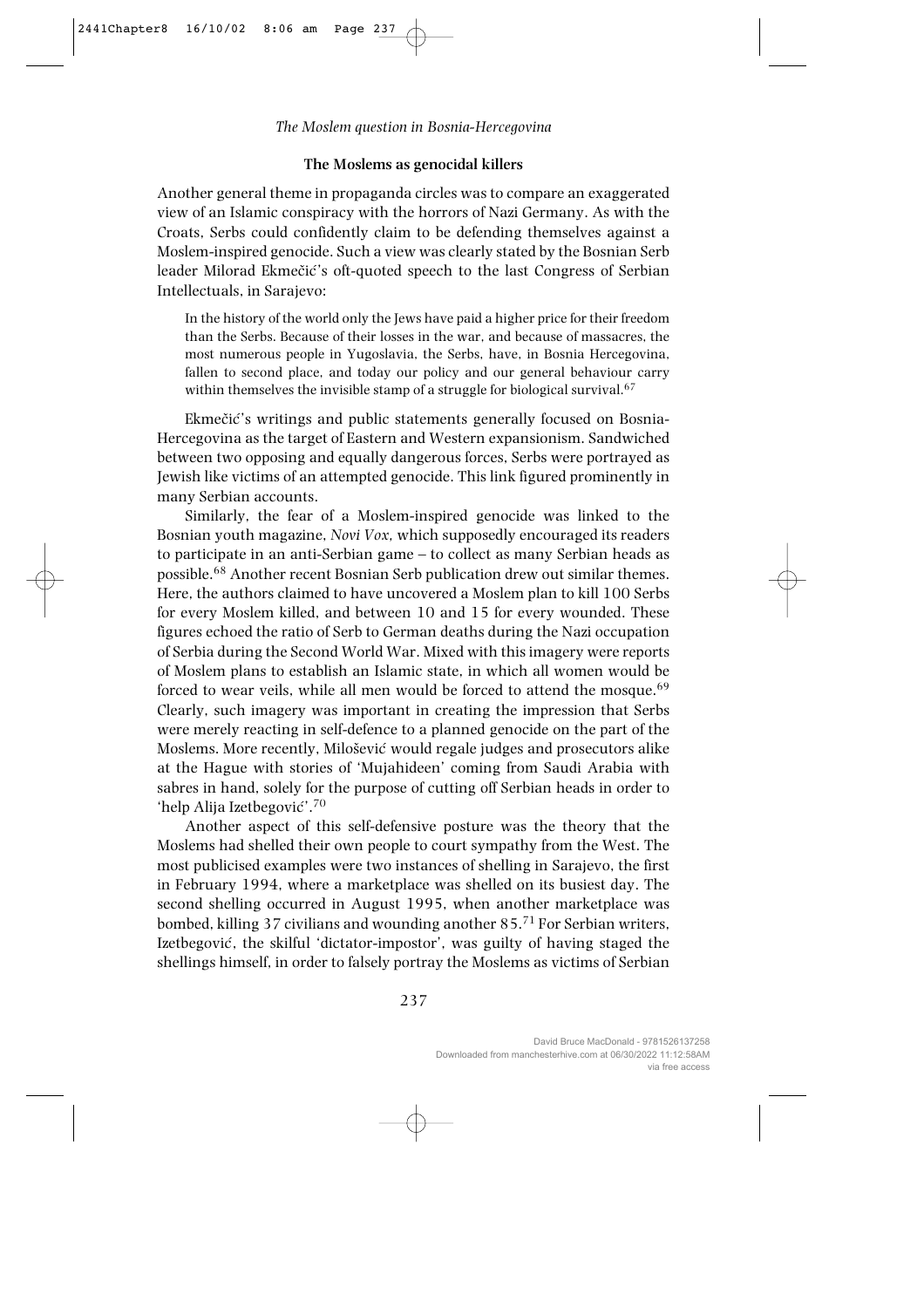aggression.<sup>72</sup> Another theory held that the Moslems shelled their own people in order to deflect Western attention from their extermination campaign against Serbian civilians. Risto Tubic´ dismissed the marketplace bombings as a cover for a Moslem 'Holocaust' against the Serbs in the 1990s, a 'third genocide', which was to be 'the culmination of all historically known forms of physical and psychological persecution'.73 Turning the truth completely upside down, Tubic´ compared the Bosnian Moslems to Nazis, victimising themselves in order to exterminate Serbs. Thus by denying that the Serbs had shelled Sarajevo, he was able to make overt parallels between Serbs and Jews:

Ever since Hitler organised the Crystal Night, this most cynical and filthiest weapon also became an instrument of modern warfare. Among many, suffice it to mention the massacres in Vasa Miskin Street and at the Markdale market-place. The aim was twofold: first to publicise reports on atrocities in order to arouse the desire for revenge among the public and draw world public support for one side against the other, and secondly, to alarm the world with such reports that would force governments to take action, to intervene militarily.74

References such as these were all the more ludicrous in light of the fact that Serbs had been shelling Sarajevo from their mountain positions continually during this time. The Sarajevo Olympic Stadium became a huge cemetery for Moslem casualties, while most Sarajevans were terrified to stray from their homes, lest they be gunned down by Serbian snipers. Even in such an atmosphere, while Moslems were dodging bullets down 'sniper alley' in Sarajevo, the Serbs maintained that Bosnian Moslems were playing the victim to cover up their own genocide against the Serbs.

From a practical standpoint, it was clear that the image of warlike, fanatical Moslems was a key ingredient in activating Serbian violence in many regions of Bosnia. Images of Moslems as traitors and 'Christ-killers' were repeated time and time again in the Serbian media, in an attempt to encourage and justify Serbian aggression. Constantly repeated in the Serbian press, such imagery was often used as a pretext for ethnic cleansing.<sup>75</sup> Serbian writers seem to have used reports of atrocities as a precursor to attacks on strategically important towns and cities. Thus Serbs were reported tortured and killed in Livno, Jajce, Slavonski Brod, Konjic, Travnik, Vitez, Mostar, and even Sarajevo.<sup>76</sup> Such patterns occurred throughout the conflict, suggesting that anti-Moslem propaganda had very practical and negative consequences.

# **Croatian views of the Bosnian Moslems**

While there were many historical instances of co-operation between Croats and Bosnian Moslems, Croatian attitudes were strikingly similar to those of the Serbs. Persecution imagery performed an important role, as did the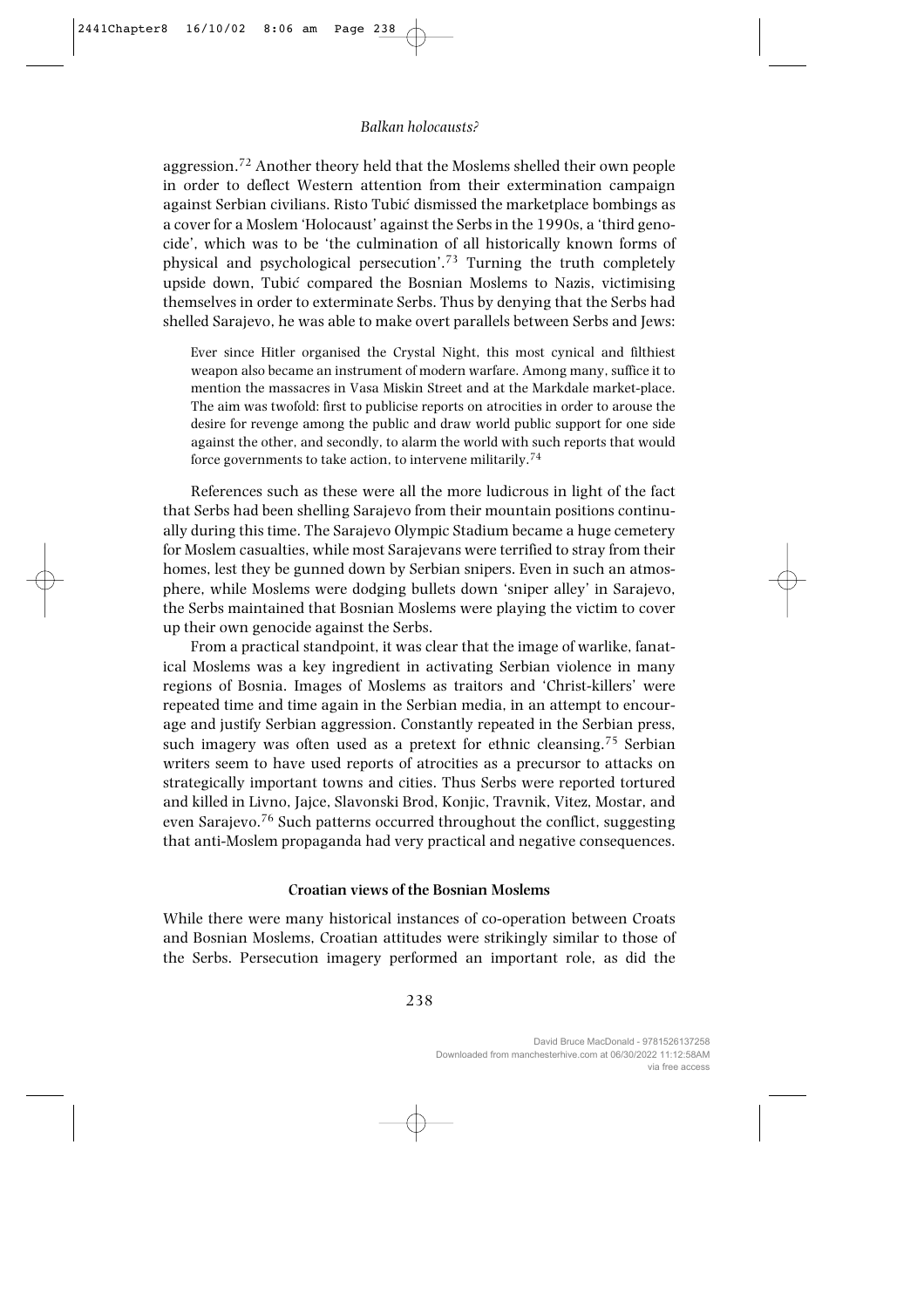argument that Moslems were fallen nationals who had to be brought back to the fold. Again like the Serbs, Croatian politicians and academics saw the merits of casting themselves as the victims of a Moslem onslaught as part of their mission to liberate former Croatian territory. An emphasis on victimhood prevented domestic criticism of Croatian actions, in particular by the opposition media. Both Serbian and Croatian government media were issued strict instructions not to report on the negative activities of their own side in the conflict, thus rendering a skewed representation of Moslems as the sole aggressors. The Serbian media were keen to portray the conflict as a 'civil war', and media references to the Moslems described them constantly as 'attackers'.77

Similar views were promoted on the Croatian side, even during periods of Croatian–Moslem alliances. This was due to the fact that such alliances were often brokered by the Croatian government, with little regard for the views of Bosnian Croats (Mate Boban was removed by Tudjman during one such alliance). Thus, it was common for the Croatian media to promote messages of goodwill and friendship with the Moslems, while newsrooms in Herceg-Bosna were condemning Moslems as 'enemies' and genocidal killers.78 As with the Serbs, Croatian propagandists accused the Moslems of trying to take over the Balkans and Europe. Such imagery began in the official media by late 1992. At this stage, it focused primarily on Moslem collaboration with KOS, the Yugoslav military intelligence, and by extension, the Serbs. This soon changed to specific attacks on Islam, with regular news reports decrying the dangers of fundamentalist extremism. By early November 1992, Gojko Šušak, in a bid for Israeli military support, tried to drum up fears of an Islamic conspiracy, alleging that there were 11,000 Bosnian Muslims studying in Cairo alone. He appealed to one Israeli audience by asking: 'Can you imagine a fundamentalist state in the heart of Europe?'79

Tudjman likewise referred often to a threat of Islamic Fundamentalism and to an Islamic holy war. He justified intervention in Bosnia by maintaining that Izetbegovic´'s government aimed to 'set up an Islamic state in Europe, which was part of a conflict between the Islamic and Catholic worlds, and of a confrontation between the Islamic world and the West'.<sup>80</sup> For Tudjman, the Islamic threat was real. In a 1992 meeting with ambassador Warren Zimmermann, he outlined the dimensions of the Islamic conspiracy:

The Muslims want to establish an Islamic fundamentalist state. They plan to do this by flooding Bosnia with 500,000 Turks. Izetbegovic´ has also launched a demographic threat. He has a secret policy to reward large families so that in a few years the Muslims will be a majority in Bosnia (at the time they were 44 per cent). The influence of an Islamic Bosnia will then spread through the Sandzak and Kosovo to Turkey and to Libya. Izetbegović is just a fundamentalist frontman for Turkey; together they're conspiring to create a Greater Bosnia. Catholics and Orthodox alike will be eradicated.  $81$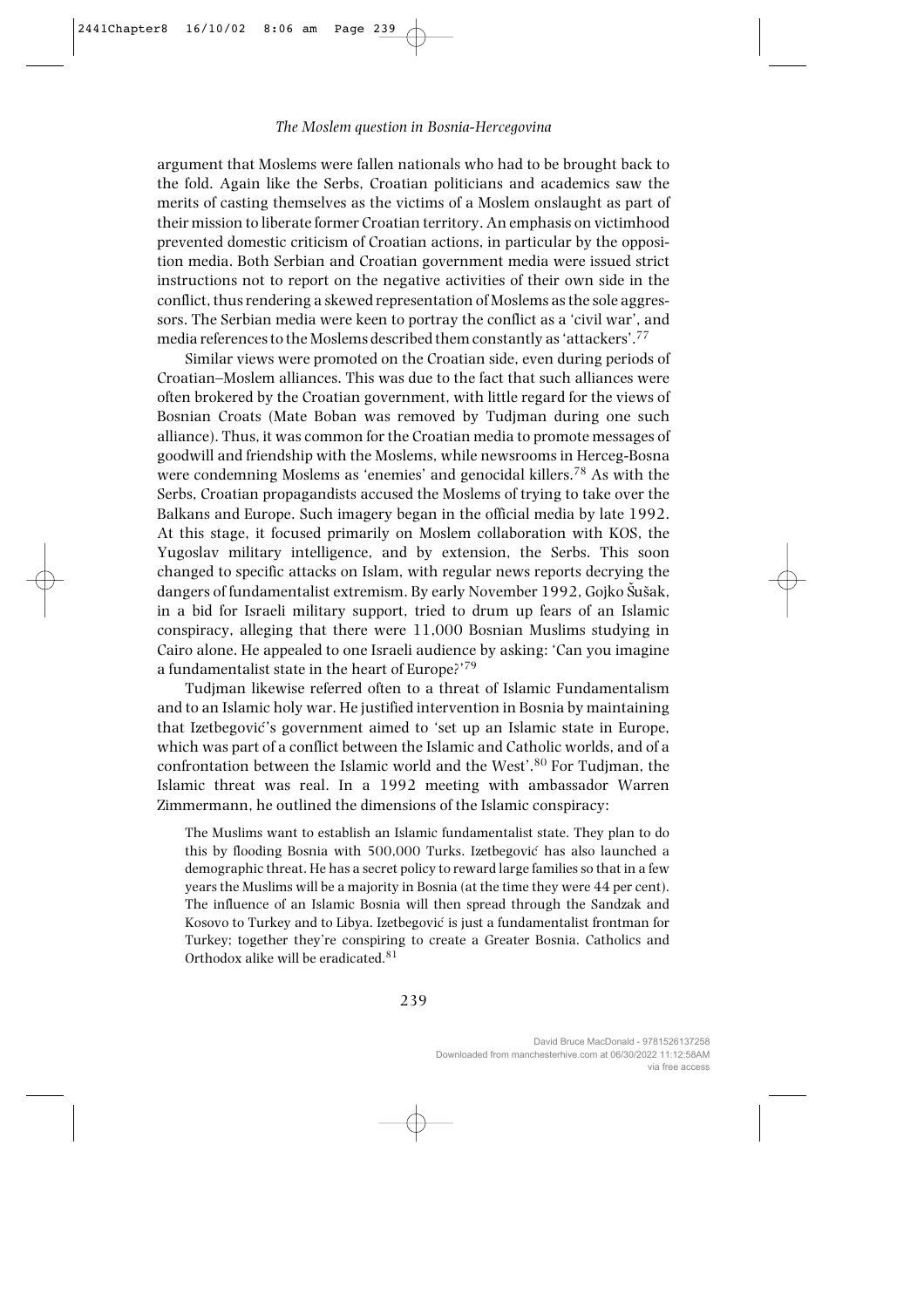Tudjman's unsubstantiated theories typified official Croatian views: the Moslems could not be trusted, and were plotting to create an Islamic state in Europe. Croatian writers used such fears to legitimise the establishment of Bosnian Croatian autonomous units, such Herceg-Bosna. As with the Serbian side, Izetbegovic´'s *Islamic Declaration* was frequently cited as proof of the Moslems' plan to overrun the region. Croatian journalists, like their Serbian counterparts, often quoted Izetbegovic´'s claim that there could be 'no peace and coexistence between the Islamic faith and non-Islamic social and political institutions.'82 The *Declaration* was also linked to specific genocidal crimes perpetrated by Moslems against Croats. Like the Serbs, Croatian writers portrayed Izetbegovic´'s work as a blueprint for genocide.

One journalist described how the Bosnian Moslems in 1993, through a certain Operation 'Tito', had begun attacking Croatian settlements in central Bosnia, laying the foundations for a Moslem-instigated genocide against Bosnia's Croatian population. Izetbegovic´ supposedly had plans to make Sarajevo a European Islamic capital, housing some 15 million European Moslems. As for the Bosnian Croats, they were nothing more than an obstacle for Izetbegovic´, who wanted to construct an Islamic empire from 'Teheran to Slavonski Brod'.83 One must ask ironically if this would fit inside the Islamic empire that the Serbs envisaged for Izetbegovic, destined to stretch from Indonesia to Morocco. Needless to say, there was no documentary evidence of an 'Operation Tito'. The theory that Sarajevo was to become a world Islamic capital was also pure conjecture. More important were the overt accusations of genocide levelled against the Moslems. As in the Serbian case, such writings were useful in obscuring the reality of Croatian ethnic cleansing operations, which were ongoing in Bosnia at that time.

Even when Croats and Moslems formed Tudjman-brokered alliances, the local press continued to condemn the Moslems for trying to destroy their national distinctiveness with multinational federalism. One recent article, written well after the Dayton Accords, accused the Bosnian Moslems of trying to turn the Croats into 'Bosnian Croats', which they interpreted as an attempt to 'eradicate from their life and consciousness national symbols, tradition and language, to destroy their identity'.<sup>84</sup> For many Croatian nationalists, even the prefix 'Bosnian' implied a Moslem identity rather than the former regional appellation it used to signify. When forced into an alliance with the Moslems in 1995, the Bosnian Croats had an extremely difficult time abandoning their hopes for an internationally recognised Greater Croatia.

# **Assigning blame in Bosnia-Hercegovina**

Both Serbian and Croatian academics, journalists, military leaders and politicians consistently used the fear of Islamic expansion and violence to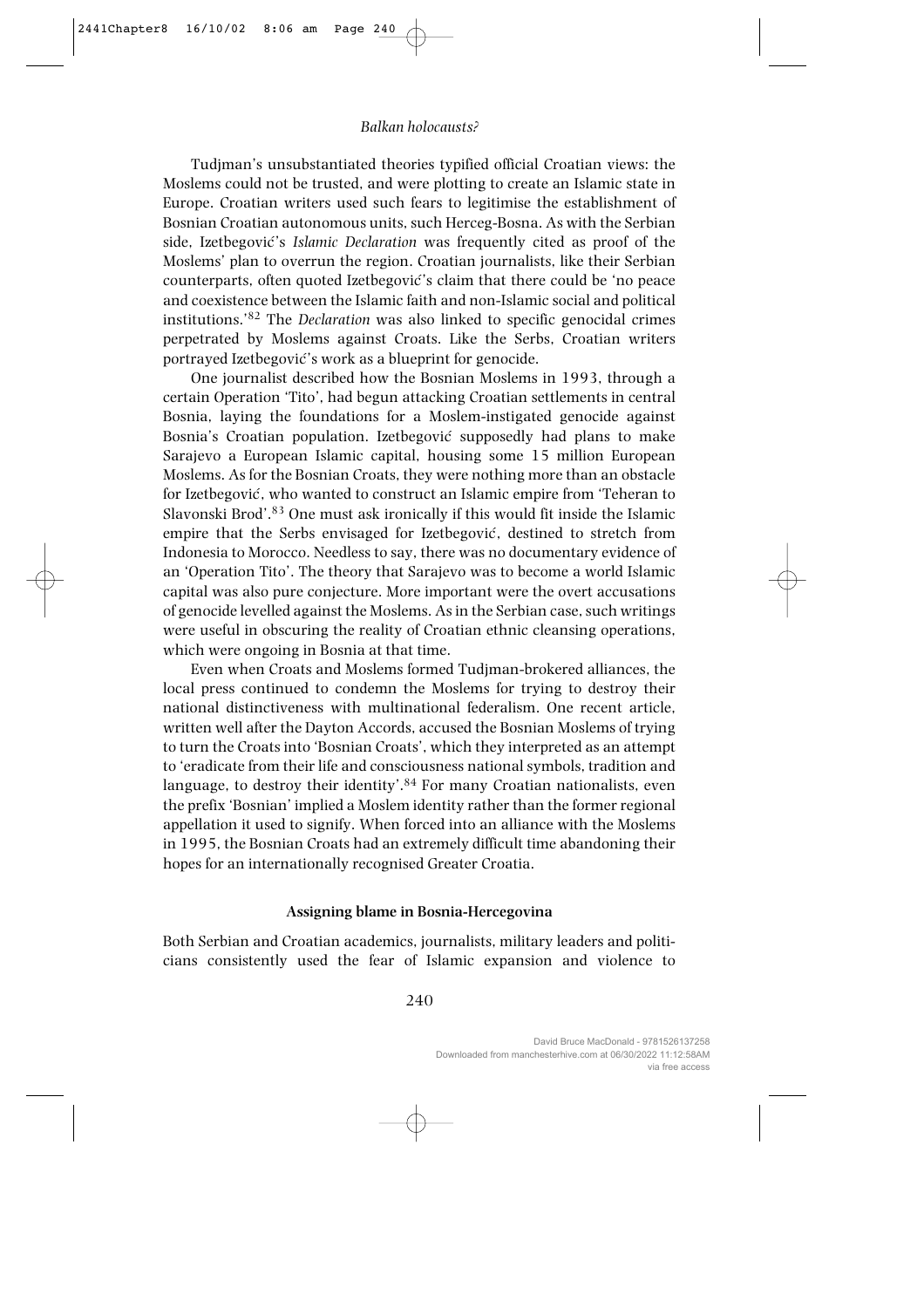legitimate their own nationalist expansion and violence. Both Serbs and Croats ran 'detention centres' and 'collection camps' where prisoners were housed, fed little to no food, frequently beaten and terrorised, sometimes sexually violated, and often killed. While one should note clearly that the majority of camps were Serb-controlled (13 major camps), the Croats maintained 4 main camps as well. These, however, were only the largest. The International Red Cross, by August, 1994, had documented a total of 51, many small and impromptu – located in camp grounds, schools, even movie theatres. Serbian camps were exposed during 1992, and figured prominently in the famous ITN-Channel 4 series on Bosnia. Roy Gutman's prize-winning dispatches also exposed Serbian crimes, while notably omitting references to Croatian violence.85 Tudjman publicly admitted to the existence of Croatian 'collection centres', which housed, by 1993, an estimated 20,000 inmates in the territory of Herceg-Bosna. That 'others had them too' was enough of an excuse for Tudiman, who did not seem to deny, nor regret, that such camps existed.<sup>86</sup>

While organised militia groups instigated much of the ethnic cleansing in Bosnia-Hercegovina, the Serbian Orthodox and Croatian Catholic Churches also proved their complicity in many of the violent activities of their supporters. The Serbian warlord Vojislav Šešelj and his militia were blessed by an Orthodox priest after having cleansed several Moslem towns near Sarajevo. In Trebinje, one Orthodox priest led a group of Serbs in expelling several Moslem families from their homes. The town's 500-year-old mosque was later destroyed during celebrations for the feast day of St Sava. Even outside the region, Metropolitan Christopher in the United States described Bosnia's Moslems as slavish followers of the Ayatollah Khomeini, while the Orthodox bishop of Zvornik described how Moslems killed 'unbelievers' as a way of getting closer to heaven.87 The Church's involvement often lent crucial moral and spiritual support to Serbian nationalists. Rather than speaking out against war, the Church sometimes became a willing collaborator.

The Croatian Catholic Church also proved instrumental in encouraging many of the more violent aspects of Croatian nationalism. While the Cardinal of Zagreb and the Archbishop of Sarajevo bravely condemned the escalation of violence, local branches of the Church were often supporters, particularly in Hercegovina. In Mostar, the local clergy and 250 Franciscan friars lent their support to the HVO, arguing that 'Islamic states don't have free speech, democracy or freedom of religion.' Priests often compared the Bosnian government to 'Turkish occupiers', while portraits of Ustaša leaders such as Ante Pavelic´ and Ranko Boban were frequent adornments on the walls of Hercegovinian priests, according to Michael Sells.<sup>88</sup>

In the Serbian and Croatian cases, both sides used the myths of assimilation and Islamic conspiracy to sanction the ethnic cleansing and mass destruction that so characterised the Bosnian war. Myths were employed as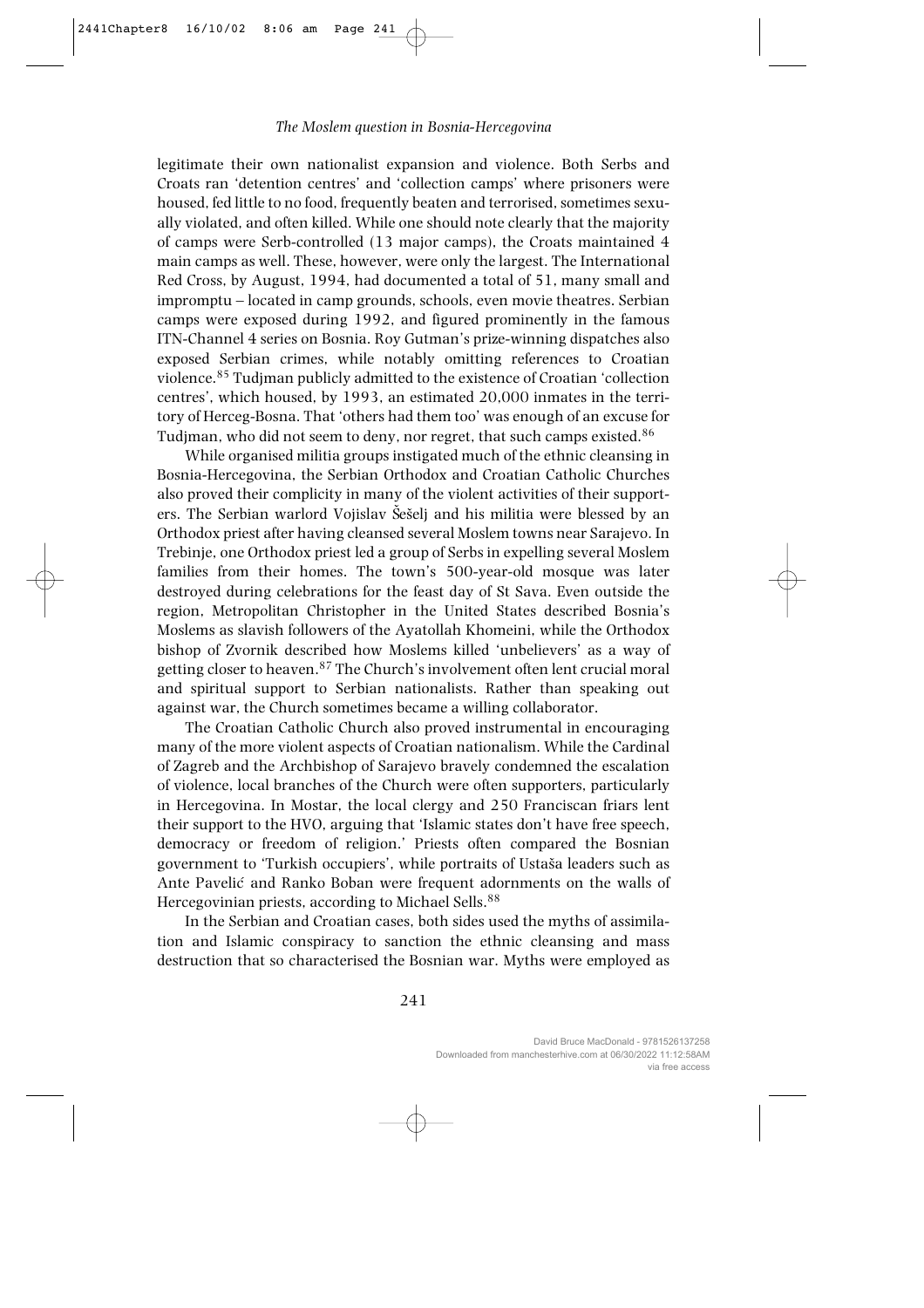part of a political agenda, in order to legitimate violence, and in some cases, to instigate it. While the Churches could have prevented the escalation of violence, they did little to discourage it. Unfortunately, their complicity in mass murder and the forced expulsion of populations will remain one of the most enduring and disheartening aspects of the conflict.

### **The Bosnian Moslem perspective**

Serbian and Croatian designs and overall strategies for Bosnia-Hercegovina were often starkly similar, as were the themes and attitudes expressed in their national writings. Unsurprisingly, the Moslem leadership also used images of victimisation and persecution. The fact that the Moslems were the chief victims obviously had much to do with this. Gow and Tisley put it well when they rightly noted: 'If Croatia was weak, but played the victim to emphasise its position, Bosnia was generally a victim.'89 The Bosnian Moslems, like the Serbs and Croats, found victim-centred imagery useful in articulating their case. The Bosnian conflict was perhaps the only one that saw Moslem leaders comparing themselves to Jews, in order to court Western European support against a Christian-instigated genocide. Clerics such as Mustafa Spahlic´ were quick to claim that Bosnian Moslems were 'the new Jews of Europe'.<sup>90</sup>

Bosnian Prime Minister Haris Siladzić, amid fears that violence would escalate if the arms embargo was lifted by the United States, used Second World War imagery to advance his case, compared lifting the arms embargo to bombing the railway lines leading to Auschwitz. As far as he was concerned, this alone would save tens of thousands of lives. During the Geneva negotiations, Izetbegović used the same imagery, likening the agreements to those reached between Germany and Czechoslovakia in 1938, except that 'Instead of Munich this is Geneva. Instead of little Czechoslovakia, this is little Bosnia. Instead of Beneš, it is me.' $91$ 

The purpose of using this imagery for the Moslems was similar, yet different to its use by the Serbs and Croats. The Moslem side was largely fighting a war of self-defence; theirs was clearly the weakest position, and the use of such imagery was not meant to mask their own atrocities, but figured as a public relations tactic, to encourage Western support for a united Bosnia. In the Moslem case, the imagery of persecution and genocide was used in the same manner as it was by the Armenians, the Romani, the Ukrainians, and other groups seeking national rights and international recognition in the face of overwhelming oppression.

Nevertheless, this should not be taken to imply that the Bosnian Moslems were entirely blameless. True to Serbian and Croatian accounts, the Bosnian Moslems had indeed received military support from the Middle East – although as a last resort, and long after war had broken out. Furthermore, the token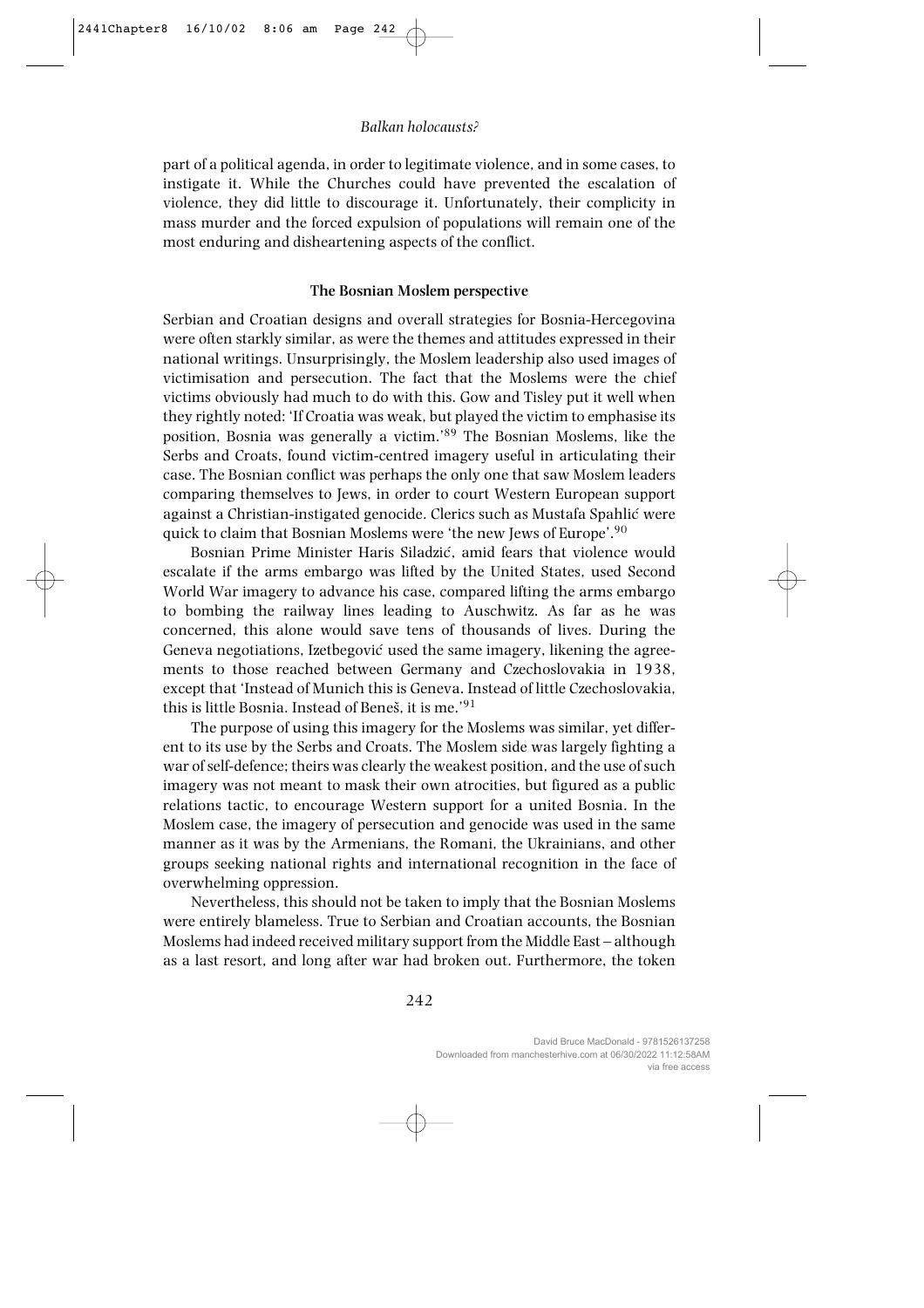support offered by Middle Eastern countries was more symbolic and political than practical. Algerian and Saudi veterans of the Afghan wars came to participate in 'Jihad' against the Serbs and Croats, but were alarmed by the 'liberal' or folk-Islam practices in Bosnia, particularly the fact that men and women were fighting side by side. Bosnian Moslems, by contrast, were often angered by the hardline stance of their newfound allies.<sup>92</sup> There was little financial support from the oil-rich countries of the Middle East, except for some government funding from Saudi Arabia and a variety of private contributions.93 What was given, and primarily from Iran, were offers of fuel, arms, and at one stage 10,000 'peace-keepers' (these were refused by the UN).

Rather than trying to help the Bosnian Moslems, the Iranians seem to have been motivated by a desire to provoke the United States, while antagonising their Saudi rivals. Shiite Iranian relief aid was primarily targeted at areas that were being helped by similar Sunni Saudi agencies, suggesting that Middle Eastern politics was being played out in Bosnia, at the expense of the local population.<sup>94</sup> Saudi and Iranian aid was simply too little too late, and had little effect on the outcome of the war. Contrary to Serbian and Croatian claims, Bosnia was never a springboard for Islamic penetration into Europe, and Islamic countries hardly seemed to care at all what happened in Bosnia. While author Salman Rushdie was hiding for his life from an Iranian *fatwah* after the publication of his *Satanic Verses*, no Islamic regime incited aggression against Serbian or Croatian leaders.95

By 1994, some 80 per cent of non-Serbs had been expelled from Serbiancontrolled territory. After most of the brutal ethnic cleansing took place, there were signs that the Bosnian government, feeling that it now had nothing to lose, began imposing a distinctly Islamic morality on the territory it still controlled. Several officials in the Bosnian government spoke out against mixed marriages, arguing that they were doomed to failure and should be opposed. Mustafa Ceric, the Grand Mufti of Bosnia, opined that while the policy of systematic rape was 'horrible and incomprehensible', it was 'less painful and easier to accept than all those mixed marriages and all those children born of mixed marriages'.<sup>96</sup> The Culture and Education minister Enes Karić initiated new reforms to make what remained of Moslem Bosnia more Islamic, throwing away 'European trash' – such as drugs, alcohol, and prostitution, while banning Croatian and Serbian music from radio stations in favour of more Arab-sounding music. He also encouraged changes in the 'Bosnian' language (including the addition of Turkish words) to reflect an Islamic heritage.97

Curiously, there was a backlash against these reforms, largely from Moslems themselves, including members of the SDA government. Events came to a head in early 1995, when Izetbegovic´ met with members of the Seventh Muslim Brigade, whose banner bore Arabic writings. His official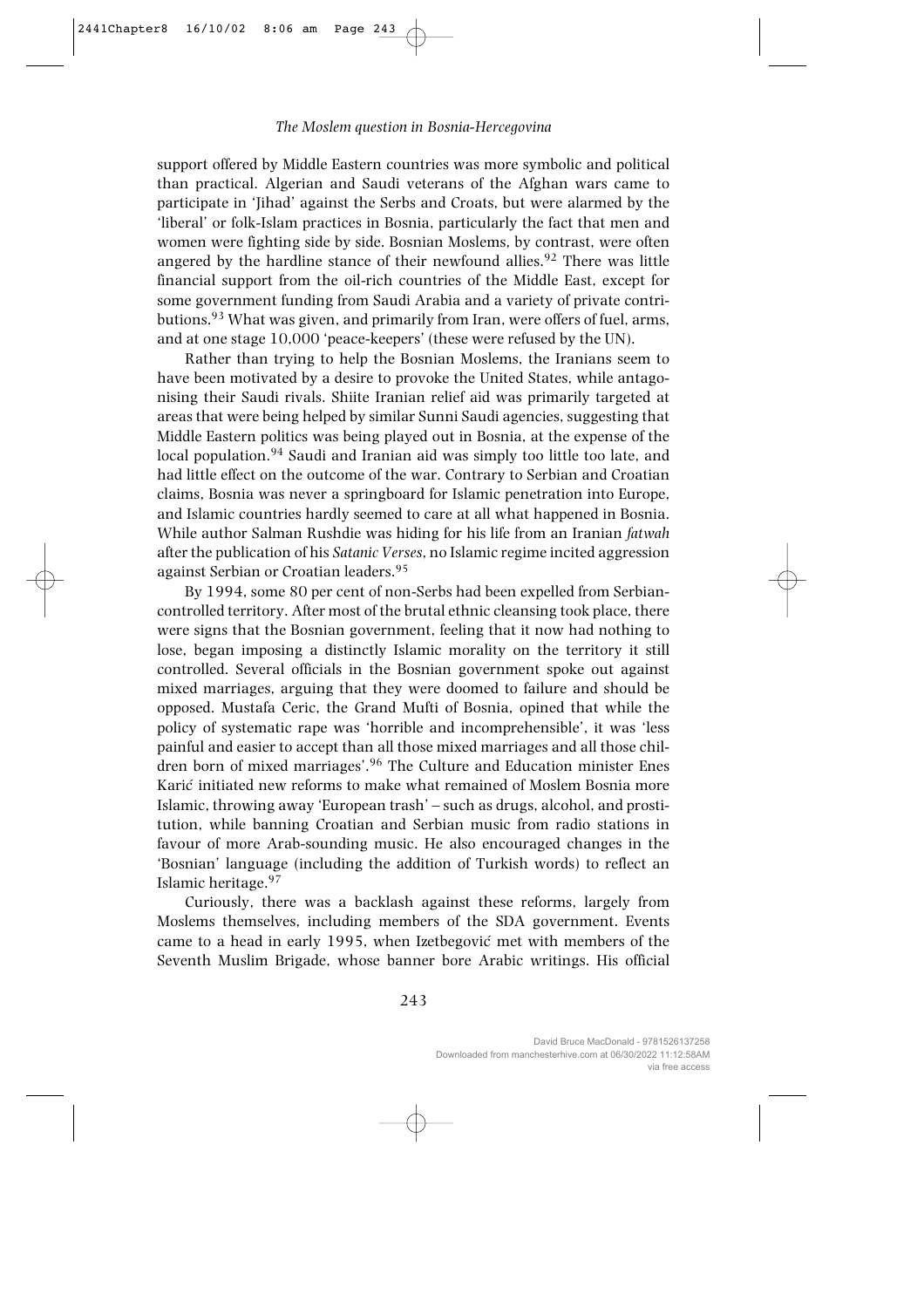endorsement of Islamic over multiconfessional forces was highly criticised. His reference to one dead Moslem soldier as a *shehid* (martyr), brought open criticism from the boy's family, angered by the fact that their son was described using Arabic words, while being the focus of Arabic prayers. This was a language which neither he nor his family understood.<sup>98</sup> What was obvious among Bosnian Moslems was their continued support for a multiconfessional Bosnia, even among those Moslems who were the obvious victims of Serbian and Croatian aggression. For some reason, a strong sense of nationalism, or even religious conviction, failed to take hold among the population, even during the bloodiest periods of the war.<sup>99</sup>

#### **Conclusions**

Serbian and Croatian nationalists advanced startlingly similar ideas and images in their understanding of the Bosnian Moslems. Both claimed Bosnian Moslems as their ethnic kin, while similarly claiming the territory of Bosnia-Hercegovina as historically part of their respective countries. At the same time, negative myths were used to attack the Moslems as an expansionist and dangerous religious group – with different cultural practices and sexual mores. Negative myths of identification, such as 'counteridentification', themes of 'plot', 'threat', 'damage', and 'universal culprit', were common, as well as themes of 'redemption and suffering', and 'unjust treatment'. Both sides portrayed the Moslems as the vanguard of a dangerous Islamic conspiracy, resorting to crude stereotypes and rabid orientalist discourse to assert their false claims. These similarities are best explained by the fact that both Serbs and Croats had similar objectives – to legitimate the force necessary to create autonomous regions of their own, even when this included ethnic cleansing against the Moslem population.

While there were assertions of Moslem nationalism by the Bosnian government, these were certainly mild, and largely in reaction to the atrocities Moslems were forced to endure. The same held for foreign support, which seemed to have been motivated by Iranian–Saudi rivalry more than anything else. The Moslem population at large, even by the end of the conflict, still favoured a multiconfessional society. It remains unclear what the future will bring, even though the Dayton Accords (1995) seem to have brought about a type of peaceful co-existence. The legacies of ethnic cleansing, however, still remain. Around 60 per cent of Bosnia's inhabitants were forced from their homes, and more than 1.3 million people (some 30 per cent of the population) were dispersed in  $63$  countries.<sup>100</sup> There could be no doubt that Serbs and Croats had been the aggressors throughout the conflict. Their use of victimcentred propaganda proved to be the most effective means of legitimating their conduct, which, while not necessarily genocidal, was extremely brutal.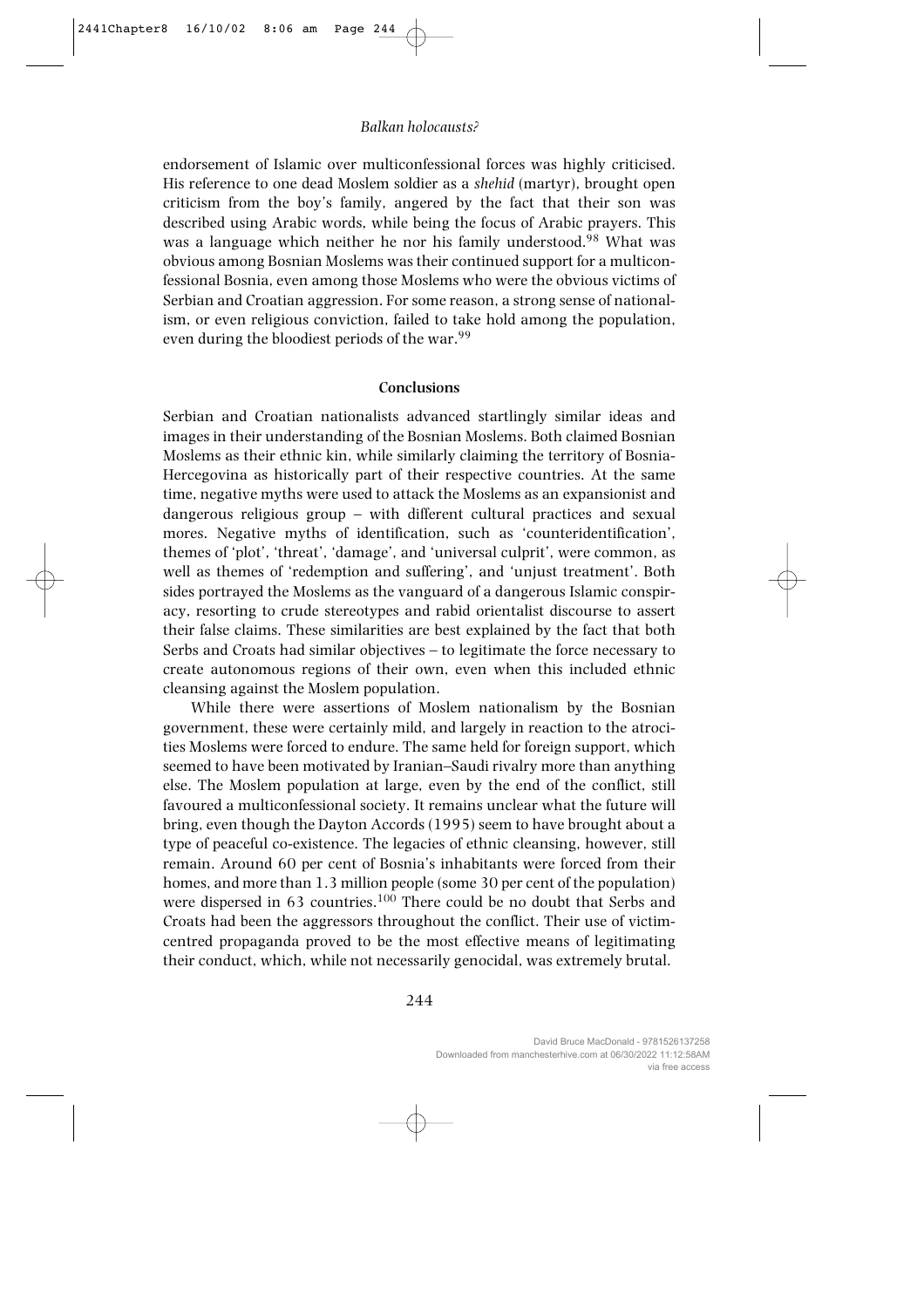While there was never any proof that the Moslems wanted to spread Islam throughout Yugoslavia, or even to make Bosnia an Islamic state, Serbian and Croatian propagandists worked tirelessly to promote the Moslems as genocidal *mujahadeen*. In both the Serbian and Croatian cases, the threat of genocide, from each other or the Bosnian Moslems, was the key to Redemption in an expanded nation-state. Greater Serbian and Greater Croatian ambitions were premised on the need to protect one's fellow co-nationals throughout the region when Yugoslavia was in the final stages of its life.

#### NOTES

- 1 Quoted in Tone Bringa, *Being Muslim the Bosnian Way: Identity and Community in a Central Bosnian Village* (Princeton, NJ: Princeton University Press, 1995) p. 12.
- 2 Holbrooke, *To End a War* (New York: Random House, 1998) p. 36.
- 3 This surreal situation is described in Slavenka Drakulic´, *Cafe Europa: Life After Communism* (London: Little, Brown and Company, 1996) pp. 188–94. For an excellent discussion of the Milošević-Tudjman accord, see Florence Hartmann, *Milosevic: la diagonale du fou* (Paris: Denoel Impacts, 1999) pp. 127–31.
- 4 Dušan Bilandžić, 'Termination and Aftermath of the War in Croatia', in Branka Magaš and Ivo Zanić (eds), *The War in Croatia and Bosnia-Herzegovina 1991–1995* (London: Frank Cass, 2001) pp. 85–6.
- 5 Bringa, *Being Muslim the Bosnian Way*, p. 31.
- 6 Vladimir Mrkoci, 'Historical Guilt of Alain Finkelkraut', *Hrvatski Obzor*, 17 August 1996 (translated on 5 October 2001) http://free.freespeech.org/ex-yupress/hrobzor/ hrobzor12.html (accessed 10 January 2001).
- 7 Richard Holbrooke, for example, saw all three as 'ethnic groups' during the Dayton negotiations in 1995. However, it is open to dispute whether any of them constitute a stable 'ethnic' given, as Holbrooke suggests: Holbrooke, *To End a War*, p. 97.
- 8 Bringa, *Being Muslim the Bosnian Way*, p. 26.
- 9 Rusmir Mahmutc´ehanjic´, 'The Road to War', in Magasˇ and Zˇanic´ (eds), *The War in Croatia and Bosnia-Herzegovina*, p. 144.
- 10 Dušan Kečmanović, *The Mass Psychology of Ethnonationalism* (New York: Plenum Press, 1996) p. 62.
- 11 Noel Malcolm, *Bosnia: A Short History* (London: New York University Press/Macmillan, 1994) p. 218.
- 12 Ivo Banac, *The National Question in Yugoslavia: Orgins, History, Politics* (Ithaca, NY: Cornell University Press, 1992) p. 147.
- 13 Laura Silber and Alan Little, *The Death of Yugoslavia* (London: BBC Books, 1993) pp. 230–1.
- 14 David Campbell, *National Deconstruction: Violence, Identity, and Justice in Bosnia* (Minneapolis, MN: University of Minnesota Press, 1998) pp. 58–9.
- 15 *Ibid*. p. 59.
- 16 Jovan Ilic´, 'Possible Borders of New Yugoslavia', in Stanoje Ivanovic´ (ed.), *The Creation and Changes of the Internal Borders of Yugoslavia* (Belgrade: Ministry of Information of the Republic of Serbia, 1992) p. 100.
- 17 Serbian Ministry of Information, 'Facts About The Republic of Serbia' (Helsinki: Embassy of the Federal Republic of Yugoslavia, February 1996) p. 24.
- 18 Melina Spasovski, Dragica Živković, and Milomir Stepić, 'The Ethnic Structure of the Population in Bosnia Hercegovina', in Dušanka Hadži-Jovančić (ed.), *The Serbian*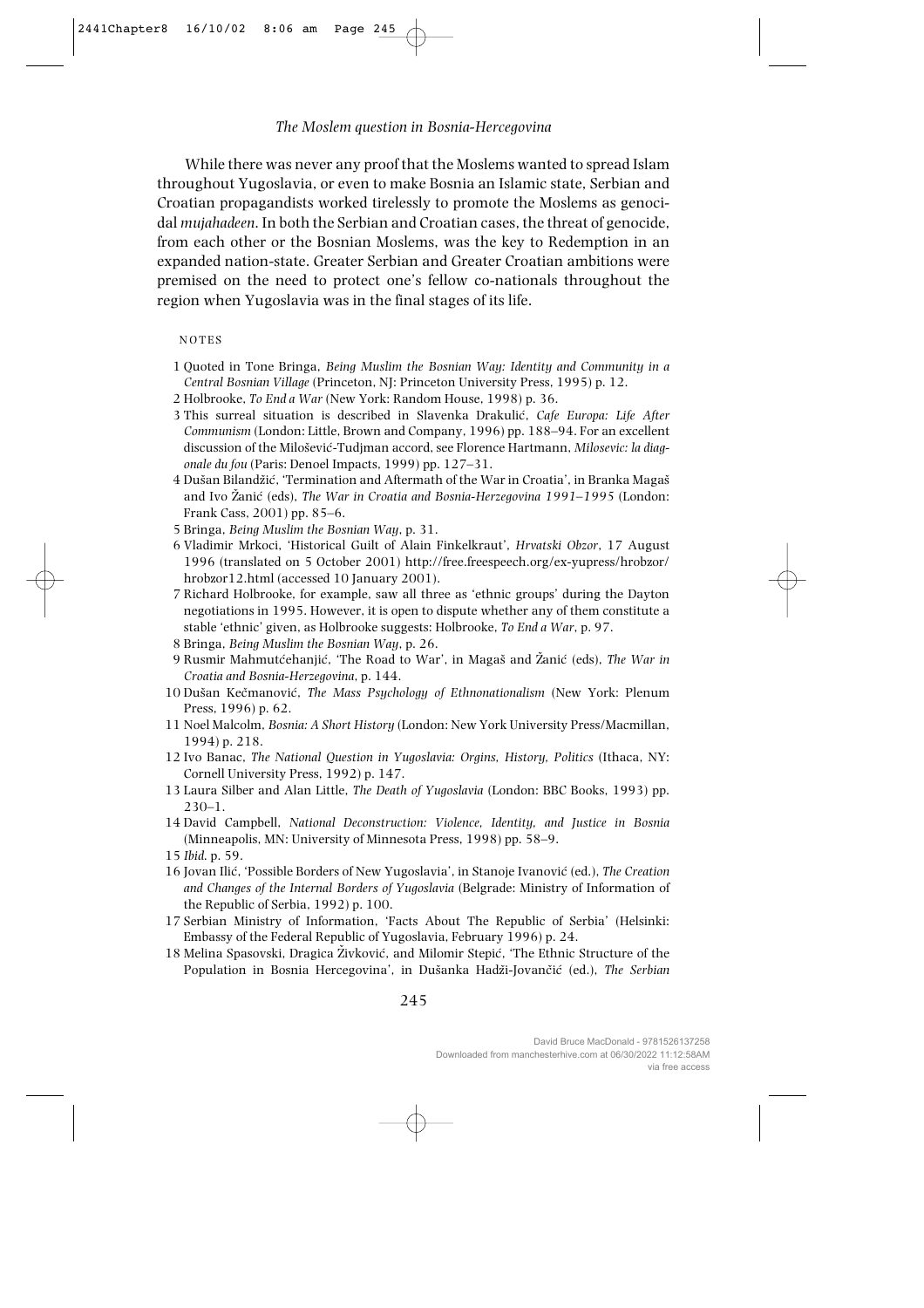*Question in the Balkans: Geographical and Historical Aspects* (Belgrade: University of Belgrade Faculty of Geography, 1995) p. 264.

- 19 Serbian Ministry of Information, 'Facts About The Republic of Serbia', p. 22.
- 20 See Dušan T. Bataković, The Serbs of Bosnia & Herzegovina: History and Politics' (Belgrade: Dušan T. Bataković Web site, 1997) http://www.bglink.com/personal/ batakovic/k-serbih.html (accessed 18 June 1998).
- 21 See Aleksa Djilas, 'A House Divided', in Nader Mousavizadeh (ed.), *The Black Book of Bosnia: The Consequences of Appeasement* (New York: New Republic Books, 1996) p. 20. See also Ilić, 'The Serbs in the Former SR of Croatia', in Hadzi Jovančić (ed.), *The Serbian in the Balkans*, p. 232; and Vera Vratusa-Zunjic´, 'The Intrinsic Connection Between Endogenous and Exogenous Factors of Social (Dis)integration: a Sketch of the Yugoslav Case', *Dialogue*, 22–23 (June/September 1997) http://www.bglink.com/business/ dialogue/vratusa.html (accessed 18 June 1998).
- 22 Djordje Janković, 'The Serbs in the Balkans in the Light of Archeological Findings', in Hadži-Jovančić (ed.), *The Serbian Question in the Balkans*, p. 137. The primordialness of Serbian claims was often contrasted with the constructed nature of Moslem identity. Ilic´ paradoxically claimed that Moslems were Serbs precisely because of their rejection of Serbian ethnicity. He argued that the Moslems possessed the 'psychological and ethical handicap of converts', and that their 'great aversion towards the ethnicity they come from' constituted further proof that they were in fact Serbian. Ilic´'s psychobabble revealed that the Moslems were merely engaging in a species of psychological projection. Like those suffering from addiction or disease, they were in denial, perhaps needing Serbian 'liberation' as a cure. See Jovan Ilic´, 'The Balkan Geopolitical Knot and the Serbian Question', (pp. 3–37) in Hadži-Jovančić (ed.), *The Serbian Question in the Balkans*, p. 16.
- 23 Quoted in Norman Cigar, *Genocide in Bosnia: The Policy of 'Ethnic Cleansing'* (College Station, TX: Texas A & M University Press, 1995) p. 81.
- 24 Malcolm, *Bosnia: A Short History*, pp. 226–7.
- 25 Cigar, *Genocide in Bosnia*, p. 59. Summarily rejecting Moslem claims to national identity, he described how Arabs viewed the Bosnian Moslems with disgust, since they were not really 'Islamic'. See Radovan Karadzic´, 'Beginnings of a Secular Battle', in Patrick Barriot and Eve Crépin (eds), *On assassine un peuple: Les serbes de Krajina* (Lausanne: L'Age D'Homme, 1995) pp. 111; 117.
- 26 Karadzic´, 'Beginnings of a Secular Battle', p. 117.
- 27 Zaljka Corak, 'Croatian Monuments: Wounds Suffered From Other People's Illnesses' in Zvonimir-Separovic´ (ed.), *Documenta Croatica* (Zagreb: VIGRAM-Zagrebi VIDEM Krsko, 1992) p. 38.
- 28 Quoted in Ante Beljo (ed.), *War Pictures 1991–1993* (Zagreb: Croatian Information Center/Hrvatska Matica Iseljenika, 1993) p. 115.
- 29 *Ibid*. pp. 115–16.
- 30 Paul Tvrtkovic´, *Bosnia Hercegovina: Back to the Future* (London: Paul Tvrtkovic´, 1993) p. 36.
- 31 *Ibid*. p. 17.
- 32 Tvrtkovic´ cited four examples: 1910–14 (Bosnian Parliament); 1914–18 (First World War); 1941–45 (Second World War); and 1991–93, the 'present aggression by Serbia': *ibid*. p. 24.
- 33 Michael A. Sells, *The Bridge Betrayed: Religion and Genocide in Bosnia* (London: Routledge, 1996) p. 95.
- 34 Lenard Cohen, *Broken Bonds: Yugoslavia's Disintegration and Balkan Politics in Transition* (Boulder, CO: Westview Press) p. 97.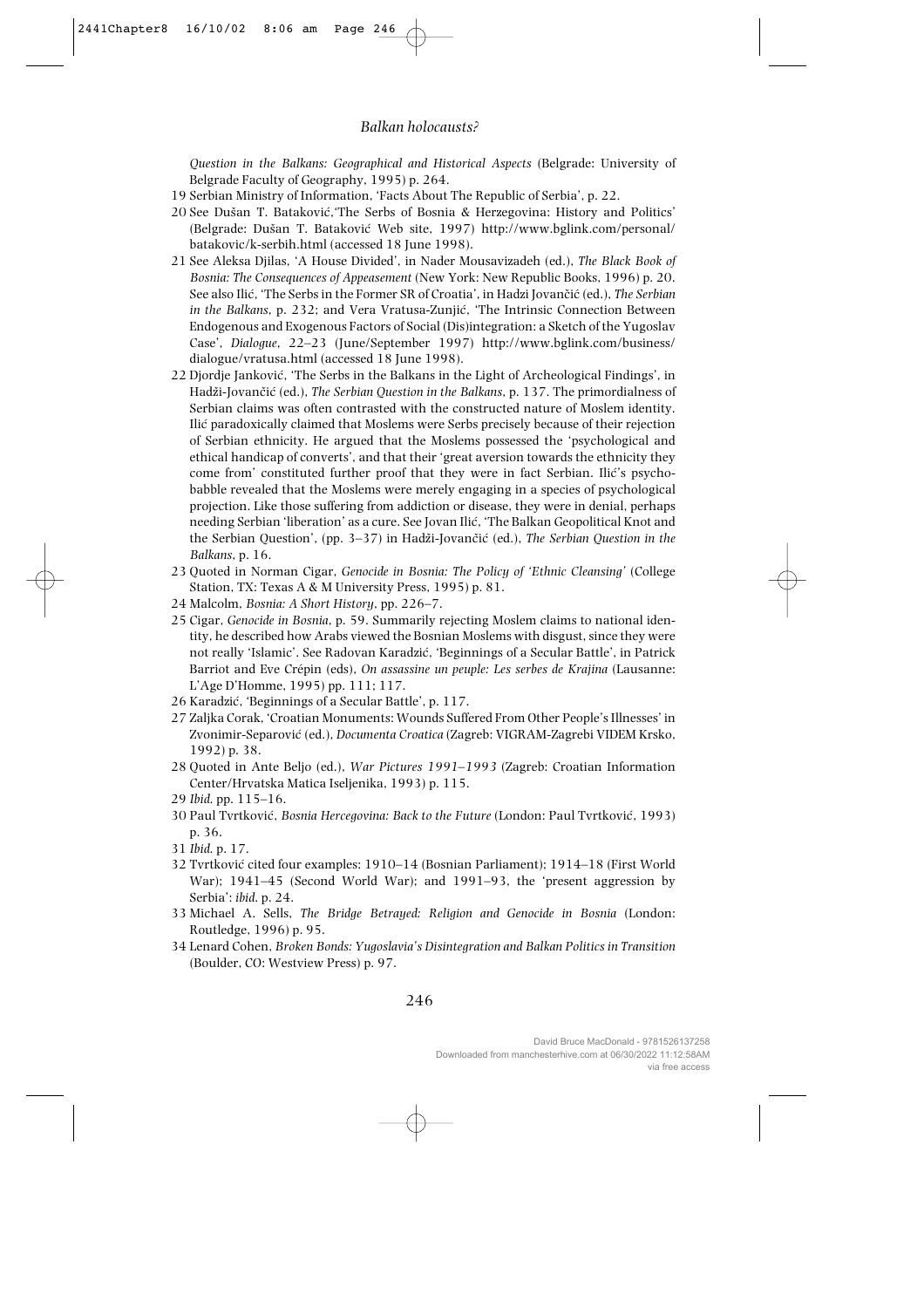- 35 Dubravko Horvatić and Stjepan Šešelj, 'Croatian Culture and Croatian Army: Interview with Croatian Defense Minister Gojko Šušak', *Hrvatsko Slovo* (27 December 1996) www.cdsp.neu.edu/info/students/marko/hrslovo/hrslovo7.html (accessed 18 June 1998).
- 36 Mark Thompson, *Forging War: The Media in Serbia, Croatia and Bosnia-Hercegovina* (London: Article 19/International Center Against Censorship, 1994) pp. 97–8. Croatian nationalists denied Serbs any right to be considered an indigenous people of Bosnia-Hercegovina. According to most accounts, Serbian presence was the result of immigration, which came after the Ottoman conquest: Ante Cuvalo (ed.), *Croatia and the Croatians* (Zagreb: Northern Tribune Publishing, 1991) p. 75.
- 37 Ante Beljo, *Genocide in Yugoslavia: A Documentary Analysis* (Sudbury, ON: Northern Tribune Publishing, 1985) p. 12.
- 38 Tvrtkovic´, *Bosnia Hercegovina*, p. 6.
- 39 'Review of Sime Dodan, *Bosnia and Hercegovina, a Croatian Land* (Zagreb: Meditor, 1994)', *Feral Tribune* (29 December 1997).
- 40 Cˇuvalo, *Croatia and the Croatians*, pp. 19–20.
- 41 The first time I encountered this book, for example, was in the Regina Public Library in Saskatchewan, Canada.
- 42 Malcolm, *Bosnia: A Short History*, pp. 11–12.
- 43 *Ibid*. p. 17.
- 44 *Ibid*. p. 17. According to Steven Runciman, *The Medieval Manichee* (Cambridge: Cambridge University Press, 1947) p. 110, Kotromanic´ appears to have converted for political reasons, in an effort to secure an alliance with Hungary in order to protect Bosnia's independence against the threat of annexation by Serbia's Stephen Dušan. I am indebted to David Phelps for his advice and suggestions here. See Runciman, *ibid.,* and Malcolm: *Bosnia: A Short History*, pp. 18–19.
- 45 Bringa, *Being Muslim the Bosnian Way*, p. 13; see also Tvrtkovic´, *Bosnia Hercegovina*, p. 8.
- 46 See Runciman, *The Medieval Manichee*, pp. 100–15 *passim*.
- 47 For a discussion, see Francine Friedman, *The Bosnian Muslims: Denial of a Nation* (Boulder, CO: Westview Press, 1996) p. 21. Malcolm (*Bosnia: A Short History*, pp. 53–5) has controverted the Moslem claim, arguing that conversion took several centuries. Further, he argues that a direct link between the Bosnian Church and the Moslems cannot be proved. Runciman's arguments however contradict those of Malcolm. He posits that mass conversions were common, particularly amongst the Bosnian nobility, since the Sultan had decreed that only those who converted could retain possession of their estates. Furthermore, Runciman writes that, 'The people followed their nobles' lead. By the end of the fifteenth century Bosnia was a predominantly Mohammedan province.' See Runciman, *The Medieval Manichee*, pp. 114–15.
- 48 Malcolm, *ibid.*, pp. 28–9.
- 49 Bringa, *Being Muslim the Bosnian Way*, p. 16.
- 50 *Ibid.* p. 18.
- 51 Quoted in Fouad Ajami, 'In Europe's Shadows', in Nader Mousavizadeh (ed.), *The Black Book of Bosnia: The Consequences of Appeasement* (New York: Basic Books, 1995) p. 41.
- 52 Adam Lebor, *A Heart Turned East: Among The Muslims of Europe and America* (London: Little, Brown, 1997) p. 20.
- 53 His theories are discussed in Cigar, *Genocide in Bosnia*, p. 29.
- 54 *Ibid*. p. 29.
- 55 *Ibid*. p. 25.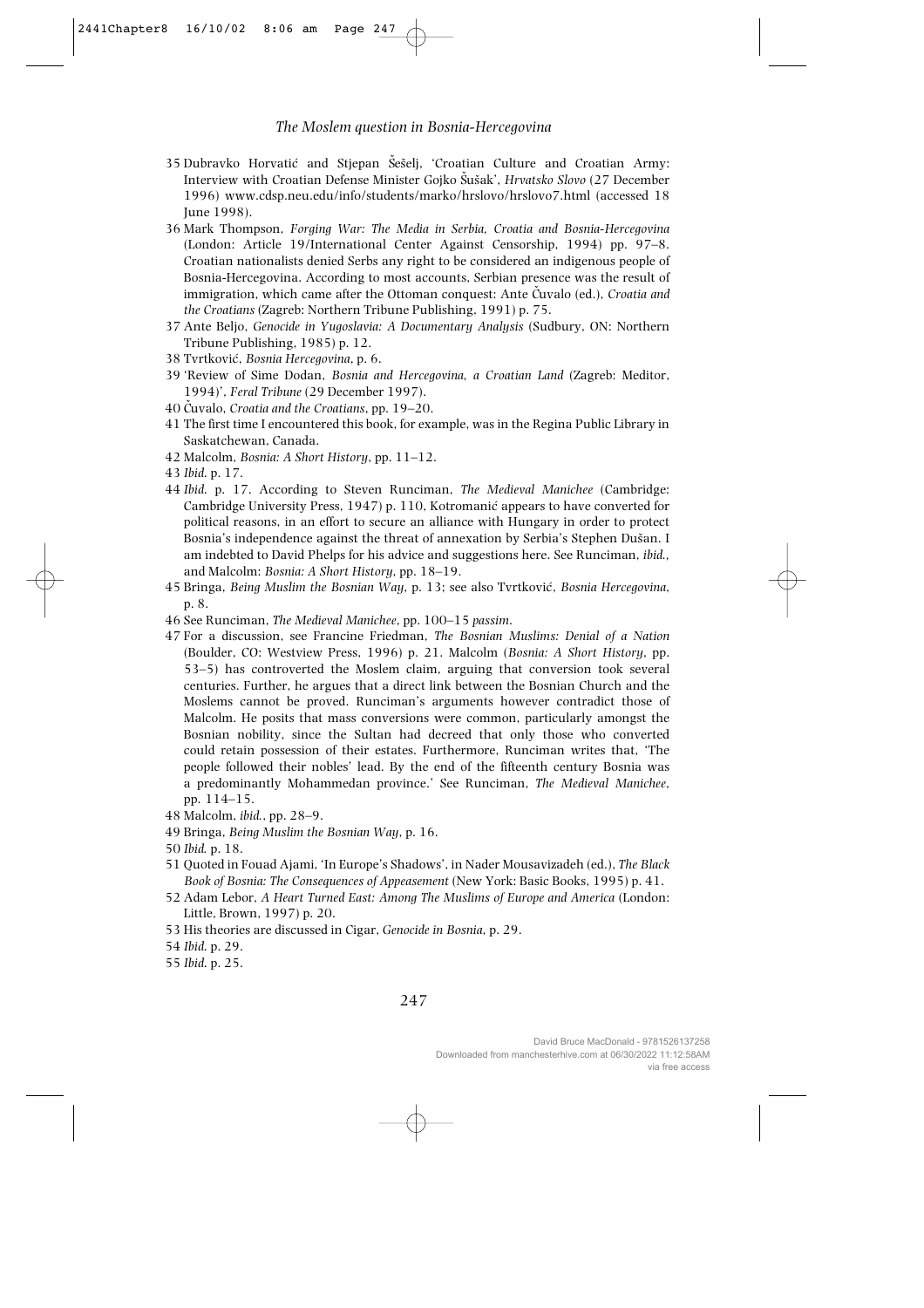- 56 See Andrew Baruch: Wachtel, *Making a Nation Breaking a Nation: Literature and Cultural Politics in Yogoslavia* (Stanford, CA: Stanford University Press, 1998) pp. 203–8.
- 57 Discussed in Sells, *The Bridge Betrayed*, pp. 223–5.
- 58 Dobrica C´osic´, *L'éffondrement de la Yougoslavie: positions d'un résistant* (Paris: L'Age D'Homme, 1994) p. 76.

- 60 Kecˇmanovic´, *The Mass Psychology of Ethnonationalism*, pp. 63–4.
- 61 Quoted in: Cigar, *Genocide in Bosnia*, pp. 99–100.
- 62 Vratusa-Zunjic´, 'The Intrinsic Connection Between Endogenous and Exogenous Factors of Social (Dis)integration', p. 15.
- 63 *Ibid*. p. 15.
- 64 Quoted in Cigar, *Genocide in Bosnia*, p. 99.
- 65 Major Milovan Milutinovic´ was responsible for this document, which also boasted lurid accounts of Moslem atrocities, such as, 'necklaces have been strung of human eyes and ears, skulls have been halved, brains have been split, bowels have been torn out, human spits and children's bodies have been pierced by bayonets ...': quoted in Roy Gutman, *A Witness to Genocide* (New York: Macmillan, 1993) pp. ix–x.
- 66 Nikola Marinovic´, *Stories from Hell: Confessions of Serbs, Tortured in the Concentration Camps in Croatia and Bosnia and Herzegovina in 1991 and 1992* (Belgrade: Serbian Ministry of Information, 1993) p. 60.
- 67 Quoted in Christopher Hitchens, 'Appointment in Sarajevo: Why Bosnia Matters', in Rabia Ali and Lawrence Lifschutz (eds), *Why Bosnia? Writings on the Balkan Wars* (Stoney Creek, CT: Pamphleteer's Press, 1993) p. 9.
- 68 Drago Jovanovic´, Gordana Bundalo, and Milosˇ Govedarica (eds), *The Eradication of Serbs in Bosnia and Hercegovina 1992–1993* (Belgrade: RAD, 1994) p. 14.
- 69 Lebor, *A Heart Turned East*, p. 18.
- 70 See page 270 of Milošević's testimony at the Hague Tribunal or ICTY. Full transcripts are available at www. un.org/icty.
- 71 For a description of the February 1994 bombing, see David Gompert, 'The United States and Yugoslavia's Wars', p. 138; for August 1995, see Richard Ullman, 'Introduction', p. 4; both in Richard Ullman (ed.), *The World and Yugoslavia's Wars* (New York: The Council on Foreign Relations, 1996).
- 72 Boris Delic´, 'Power Without Political Legitimacy or Moral Credibility', *Serbia: News, Comments, Documents, Facts, Analysis*, 41 (1995) p. 51. Much of the ammunition against Izetbegović in Serbian discourse stems from a reading of Alija Izetbegović's book, *Islam Between East and West,* published in 1980, which was supposedly a fundamentalist tract and a political programme for on Islamic expansionism into Western Europe. However, as Ajami counters: 'Izetbegovic´'s book should have been a defense lawyer's dream. An amateurish work, an intellectual hodge-podge, it is the product of an anxious *assimilé*, a child of the Western tradition reassuring himself that all the sources of his mind add up to a coherent whole, a man of our messy world born at the crossroads of cultures. The index alone is sufficient proof of the man's ecleticism. This must be the only book on Islam with nine references to Dostoevski, seven to Albert Camus, eleven to Engels, nine to Hegel, three to Malraux, two to Rembrandt, ten to Bertrand Russell, eight to Kenneth Clark and so on. This is not the work of a Moslem fundamentalist or a traditional apologist': Ajami, 'In Europe's Shadows', p. 51.
- 73 See Risto Tubic´, 'Encyclopaedia of Evil and Crime' (pp. 6–13). in Jovanovic´, Bundalo, and Govedarica (eds), *The Eradication of Serbs in Bosnia and Hercegovina*, p. 7.
- 74 *Ibid*. p. 9. (Italics his.)
- 75 As Michael Sells described the process: 'A massacre would follow local media broad-

<sup>59</sup> *Ibid*. p. 76.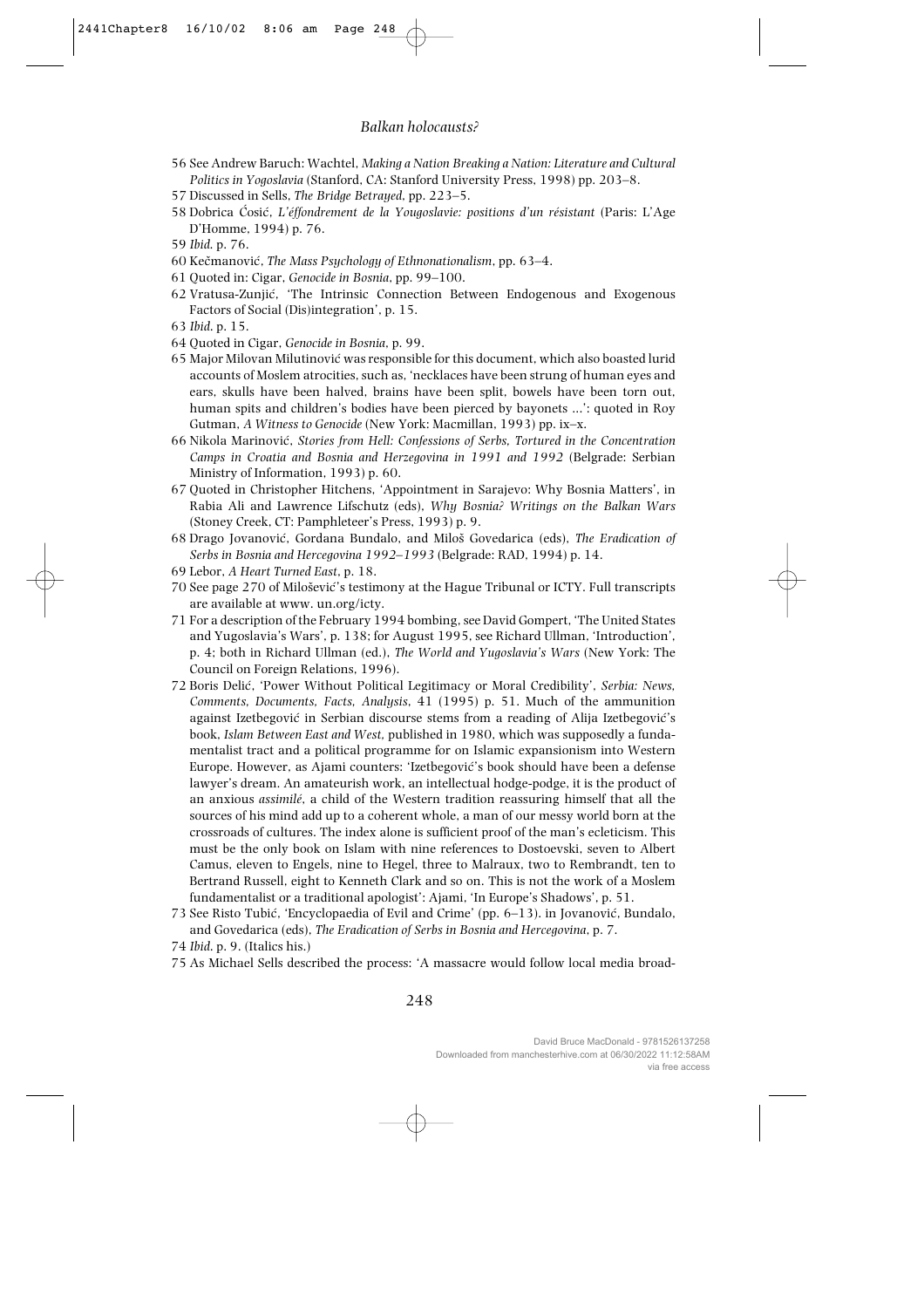casting Croat and Moslem plans to exterminate the Serbs. Once such broadcasts were out, then the inevitable occurred as various Serb groups hurried to "defend" themselves against attack': Michael A. Sells, 'Religion, History and Genocide in Bosnia-Hercegovina', in G. Scott Davis (ed.), *Religion and Justice in the War Over Bosnia* (London: University of California Press, 1996) pp. 36–7.

- 76 Marinovic´, *Stories from Hell*, pp. 56–65. The need to shell Sarajevo was further promoted through long 'testimonials' published by the Commissariat for Refugees in Belgrade, describing the horrors of life under Moslem rule. See the Commissariat's volume of testimonies, *Suffering of the Serbs in Sarajevo* (Belgrade: Commissariat for Refugees, 1995).
- 77 Zdenka Milivojevic´, 'Serbia', in James Gow, Richard Paterson, and Alison Preston (eds), *Bosnia By Television* (London: BFI, 1996). See p. 152.
- 78 Sandra Bašić-Hrvatin, 'Television and National/Public Memory', in Gow, Paterson, and Preston (eds), *Bosnia By Television*, pp. 62–3.
- 79 Cigar, *Genocide in Bosnia*, p. 124.
- 80 *Ibid*.
- 81 Warren Zimmermann, *Origins of a Catastrophe: Yugoslavia and its Destroyers America's Last Ambassador Tells What Happened and Why* (New York: Random House, 1996) pp. 181–2.
- 82 Dubravko Horvatic´, 'Our Existence is a Crime', *Hrvatsko Slovo* (22 March 1996) www.cdsp.neu.edu/info/students/marko/hrslovo/hrslovo5.html (accessed 18 June 1998).
- 83 *Ibid*.
- 84 Marko Vidic´, 'Croats an Obstacle to the Creation of the New Bosnian Nation', *Slobodna Dalmacija* (28 April 1998) www.cdsp.neu.edu/info/students/marko/slodal/ slodal9.html (accessed 18 June 1998).
- 85 Gutman, *Witness to Genocide*, p. 23.
- 86 Gordan Malic´, 'Herceg Camp', *Feral Tribune* (29 April 1996) www.cdsp.neu.edu/info/ students/marko/feral/feral31.html (accessed 18 June 1998).
- 87 See Sells, *The Bridge Betrayed*, pp. 80–1.
- 88 *Ibid*. p. 106.
- 89 James Gow and James Tisley, 'The Strategic Imperative for Media Management', in Gow, Paterson, and Preston (eds), *Bosnia By Television*, p. 108.
- 90 David Campbell, *National Deconstruction; Violence, Identity, and Justice in Bosnia* (Minneapolis, MN: University of Minnesota Press, 1998) p. 8.
- 91 Quoted in *ibid*. p. 8.
- 92 Lebor, *A Heart Turned East*, p. 40.
- 93 *Ibid*. p. 55.
- 94 *Ibid*. pp. 56–7.
- 95 In this regard, one curious example of Serbian hypocrisy deserves mention. One of the accusations against the Moslems was that Siladzic´ and other Bosnian Moslem notables had visited Libya in the hope of setting up their own *Jamhariyya* (Momar Qadafi's 'People's State') in Bosnia. While there was no evidence to support this claim, Qadafi was actually an enthusiastic supporter of Milošević's Serbia. By December 1994, Tanjug reported that high-level Serbian diplomats were regularly visiting Libya. In this case, it is clear that the Serbs' accusations were a direct screen for their own actions. Throughout this conflict, the idea of accusing someone of various activities while you are in fact engaged in doing them yourself has been a recurring pattern – a theme. As discussed in Sells, *The Bridge Betrayed*, p. 120.
- 96 Campbell, *National Deconstruction*, pp. 112–13.